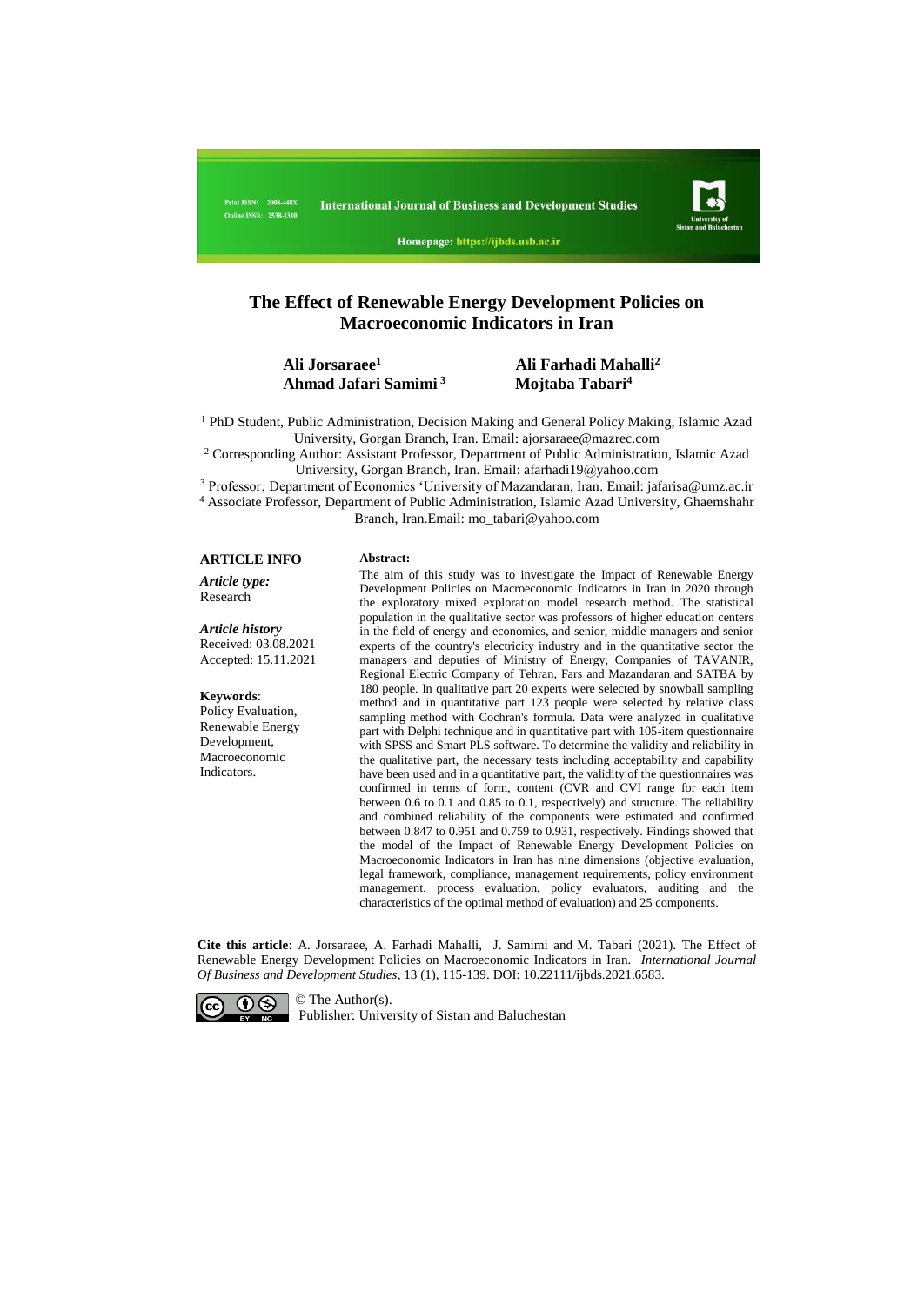### **1. Introduction**

The use of renewable resource consumption has increseaed recently (Chen, pinar and Stengos, 2021) and corporates' demand for fossil fuels rose from about 5% of total in the United States in 2010 to about 13% in 2019 and may exceed 20% by 2030 (O'Shaughnessy et al, 2021). In Euroup, the revision of the RED II- (Renewable Energy Directive ) provides rules for "Renewable Energy Communities" set by the 27 EU Member States by June 2021. The Renewable Energy Directive belongs to local members or shareholders who are allowed to share energy in the community by removing barriers to private investment and funding for renewable energy and securing social benefits (Hoicka et al., 2021). Rising global economic costs to control environmental pollution have doubled the importance of paying attention to renewable energy sources (Shahbaz et al., 2021). Over the past decade, the US annual electricity generation deficit for renewable energy has doubled from 10% to 20%. This growth has been driven by a number of factors, including reducing technology costs and policy support and the share of renewable production is expected to increase over time (Cole, Gates and Mai, 2021). Each country's energy policies influence each other through different economic and political channels (Sattich et al., 2021). Consumption of renewable energy reduces the amount of greenhouse gases in nature compared to the consumption of fossil energy. Therefore, to achieve the goals of sustainable development, governments must implement tax incentives and policies to increase corporate demand for renewable energy sources (Shahbaz et al., 2021). In second half of twentieth century, global economies has faced unprecedented restructuring for production due to the rapid technological developments which was a result of computer intrusion and globalization. In addition to shifts in the economic sector, further concerns about climate change and emissions are leading to a simultaneous rebuilding of energy consumption patterns. Most of developed countries start using renewable energies instead of fossil fuels (Rafiq et al., 2018). The results show that the development of renewable energy has created more than 8.1 million jobs in the world and during 2015, the share of Asian countries is more than 60% (Emami Meybodi et al., 2017). The existence of three main advantages of creating special capacity for economic development, improving energy supply and security, preserving the environment and reducing air pollution in the use of renewable energy sources such as energy from the sun and wind with the aim of achieving sustainable development in various countries including developed and developing has raised increasing attention to renewable energy (IEA, 2011). one of the most important proven features of renewable energies is that no greenhouse gases enter the atmosphere (Yazdanpanahdo et al., 2017). Renewable energy development can also reduce domestic consumption of fossil fuels (IRENA, 2016). Energy is a basic need for continued economic development, provision and procurement of welfare and comfort of human life (Ehsanfar, 2016) and Sustainable growth and development is possible despite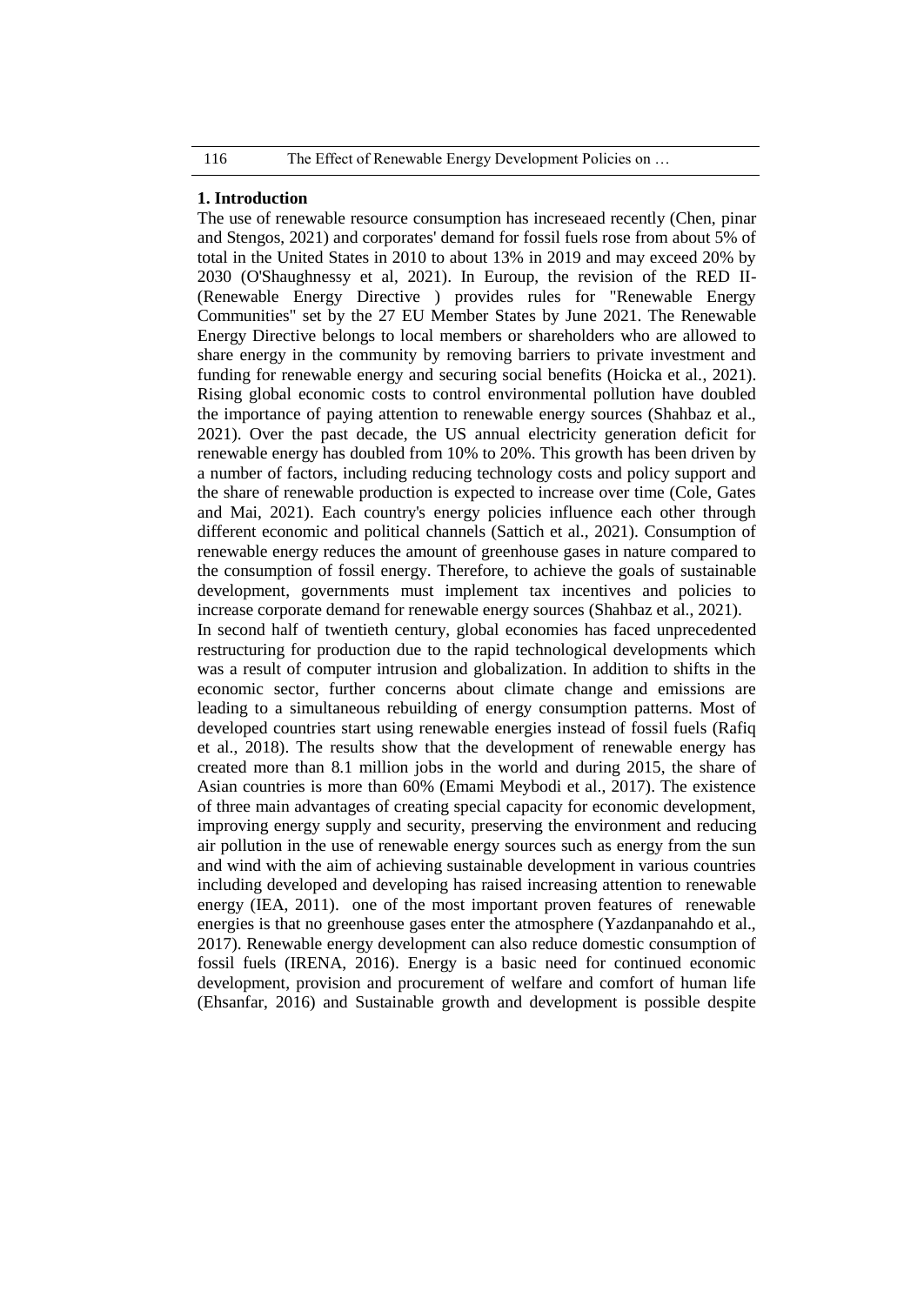renewable resources in an endogenous growth model and the assumption of full competition (Tahami Poor et al., 2016). Choosing the right energy policy depends on the relationship between economic growth and energy consumption (Binh, 2011). In fact energy sector is a basic foundation of economic and social activities (Fitras et al., 2014). Renewable energies have direct relation with sustainable development through effect on human development and economic productivity (Asumadu &Owusu,a, 2016). renewable energy resources provide opportunities for energy security, social and economic development, access to energy, climate change mitigation, and environmental and health impacts (Asumadu &Owusu, b, 2016).

According to the Parliamentary Research Center, the country's energy sector at the policy and legislative level, faced with the challenges of lack of a clear accountant, policymakers in charge, politicization of energy planning, lack of constructive communication between institutions and devices and the lack of accurate and integrated statistics to formulate comprehensive energy policies (Ghasemi et al., 2017). Until our national energy policy is not clear, we cannot expect enough legal support to support new energy. In addition, it seems that insufficient information of policymakers, government officials and legislators of the country about the real advantages and disadvantages of using new energies and the side effects of using any new and fossil energies and lack of proper information at the level of policy makers as well as at the national and community level is the most important threat in this field (Hoshyar, 2017). Until recently, evaluation of policy was not much considered and less used in the policy-making process, and recently, more interest and desire among researchers and policy-makers for this part of the policy-making process is being formed. (Alwani and Sharifzadeh, 2012). Evaluation is one of the most important tools to ensure the efficiency and effectiveness of public policies, which, while important, has received less attention from Iranian policymakers and policy researchers (Shokri et al., 2018).

Iran has a significant capacity to generate renewable electricity compared to other countries in the region. According to the report of the Renewable Energy and Electricity Productivity Organization (SATBA), the share of renewable energy in Iran is 45% wind energy, 35% solar energy, 16% small hydropower, 2% biomass energy and 2% heat recovery energy (Sarlaki et al., 2019). Given the importance of production and economic growth of any society, achieving more production and higher growth rates, has always been the concern of governments and nations. For this reason, one of the goals of macroeconomics, which is emphasized by all governments and economic planners in the world, is continuous and sustainable economic growth (Ostadi, 2016). Although the development of renewable energy cannot be the only way to respond to rising energy demand, but it has a considerable capacity to create economic growth and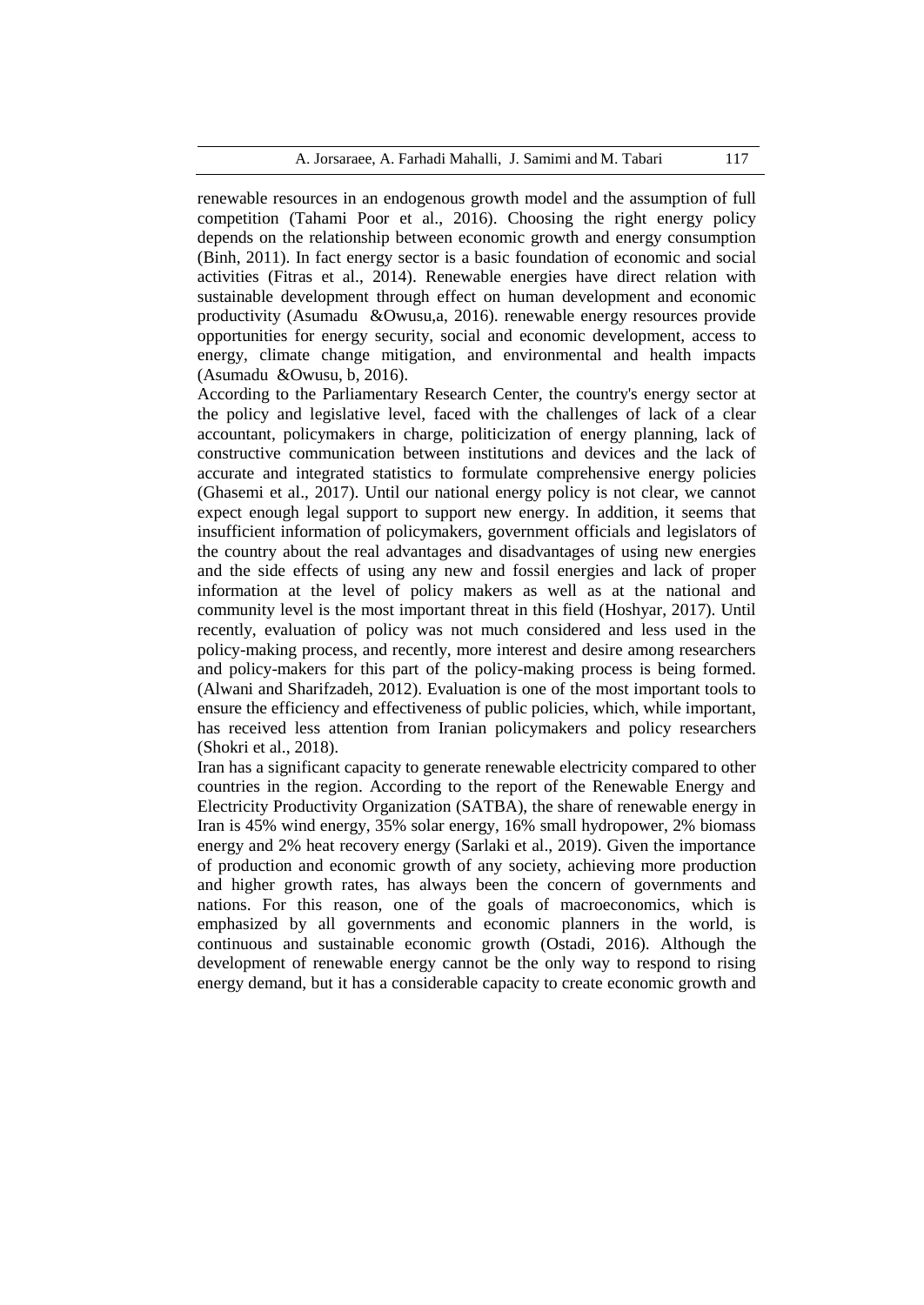# 118 The Effect of Renewable Energy Development Policies on ...

diversification. Therefore, the development of renewable energy can play an important role in achieving green economic growth (Renewable Energy Policy Network, 2016). Due to the importance of policy evaluation, renewable energy development, and macroeconomic indicators, the present study seeks to model the evaluation of renewable energy development policies affecting macroeconomic indicators and in the following sections, the research methodology, findings, and discussion and conclusions are discussed. Also, the research question was posed as follows: What is the pattern of the impact of renewable energy development policies on macroeconomic indicators in Iran?What are its dimensions and components and how important are they?

# **2. Literature review**

In a research by Monavariyan et al. entiteled Designing a renewable energy development policy model in Iran, the results show that renewable energy development consulting line was selected as a central category; Development of renewable energy market as the main strategy; Business development and goals set in the upstream documents of the country as the main causal conditions; Predisposing factors for the development of renewable energy as a contextual category; Renewable energy market intervention factors as an intervening category; and the development of renewable energies were chosen as major consequence. Finally, a paradigm model of a renewable energy development policy model was designed. In a study conducted by Mirza Mohammadi, Jabbarzadeh, Salehi Shahrabi (2020) entiteled energy supply planning for greenhouses with a focus on renewable energy in the microgrid mode, the results showed that the effect of different sources of renewable energy in the studied geographical area, along with the amounts of investment and maintenance costs, can lead to lack of technical-economic justification for the simultaneous use of different renewable sources.

Sarlaki and Hassan Beigi (2019) study the production potentials and technical barriers to the development and exploitation of renewable energy in Iran and provided technical information and policy tools to address some of the barriers to the development and use of renewable energy in Iran. According to the results of Emami Meybodi et al. (2017), one of the criteria for determining the success rate of countries in achieving sustainable development is to meet energy demand in terms of standards related to energy production and consumption. Majdzadeh Tabatabai and Hadian (2017) showed that achieving the goal of further reducing pollution and the resulting social costs of it will be achieved at the expense of further reducing the equilibrium GDP of the sectors. Based on the research findings of Ghaemirad and Shahin (2016), the most important indicators that are effective in the lack of development of these technologies are the cheapness of fossil fuels and energy carriers in Iran, the lack of understanding of the need by politicians, the lack of incentive to enter the private sector and the lack of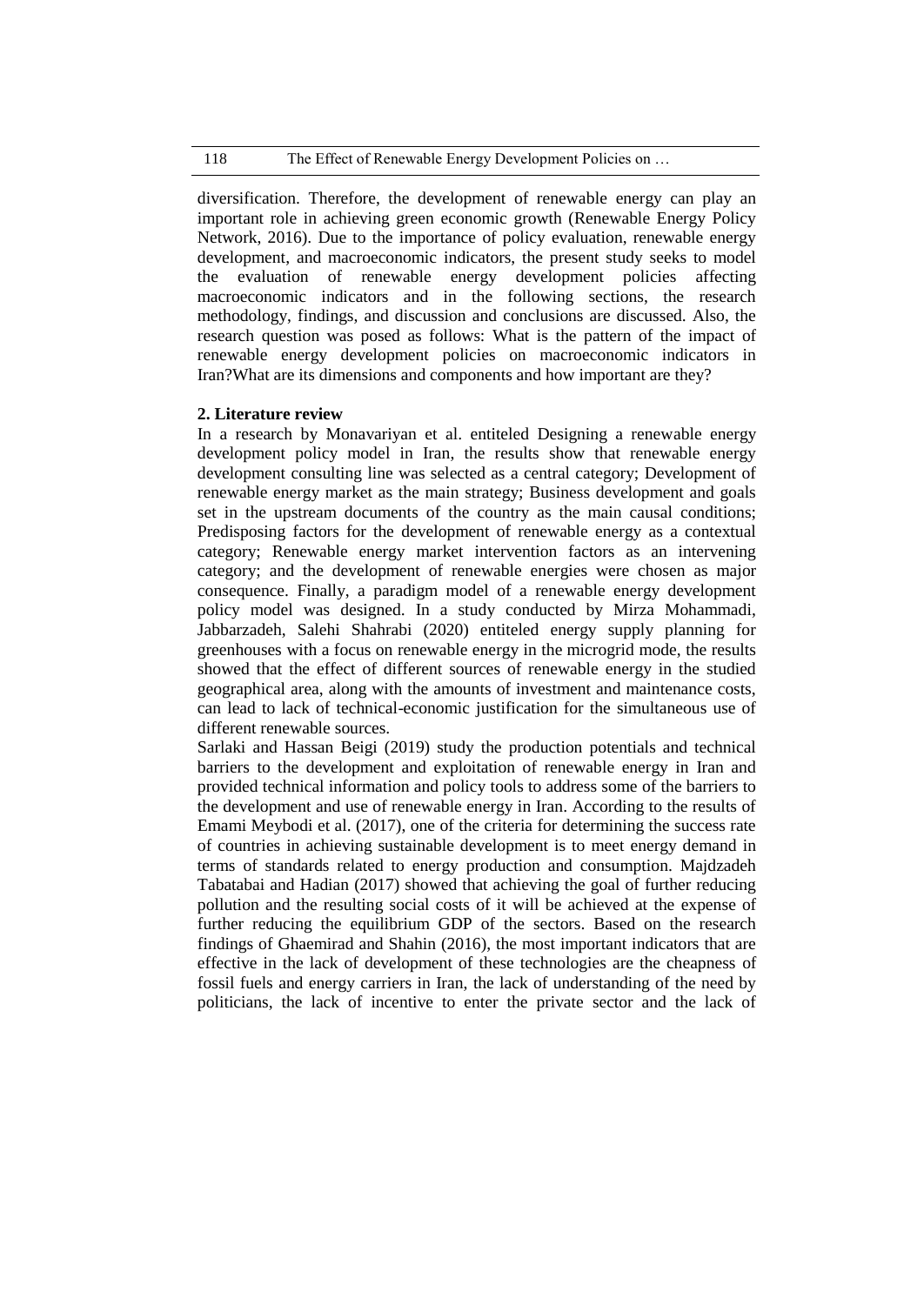effective policies and adequate incentives from the government. According to the results of Tahamipour et al. (2016), the coefficients of variables of electricity consumption, renewable energy consumption and energy consumption of fuels and recyclables are negative, which can be based on the strong dependence of Iran's economic growth on (fossil energy) oil revenues.

Sattich et al (2021) in their research entiteled Renewable energy in EU-China relations:The interdependence of policies and their geopolitical implications, showed that renewable energy can determine bilateral relations. Renewable energies of the past have contributed to greater co-ordination between the EU and China, while increasing recourse to political options based on national priorities today creates obstacles to greater co-operation. In a study by Cole, Gates, and May (2021) examining the implications of increasing the cost of renewable energy for the United States power system, the results show that the lowest US electricity cost with renewable energy generation will be between 36-36% of total energy production (renewable and non-renewable) by 2030 and 40-65% of total energy production by 2050. Examining how to change the amount of renewable energy has shown that the lowest cost solution affects the cost of construction and operation of the electrical system.

In a study conducted by Rafiq, Salim and MSgro (2018), the results showed that industrialization, the service sector, government spending and the open economy have an effective role in reducing unemployment while agriculture and renewable energy consumption increase unemployment. The results of Moyo et al.'s (2017) study showed that renewable energy consumption has a significant effect on long-term unemployment, however, in the short run, variables have insignificant relationship. Maji (2015) showed that despite the lack of a significant relationship between clean energy indicators and short-term economic growth, there is a negative relationship between clean energy indicators (electricity and nuclear energy) and long-term economic growth. According to the results of research by Apergis and Salim (2015), the adoption of renewable energy technologies and energy efficiency seem to be different in the study areas. The results of Lin and Mubarak (2014) showed that there is a long-term two-way causal relationship between renewable energy consumption and economic growth.

## **3. Methodology**

The research was applied in terms of purpose and in terms of research method was a qualitative-quantitative mixed method that in the qualitative part, the model is identified and in the quantitative part, the identified model in the real statistical community is quantified and tested. The statistical population of the research, in the qualitative part according to the subject and three topics of renewable energy, macroeconomic indicators and the Fifth Development Plan,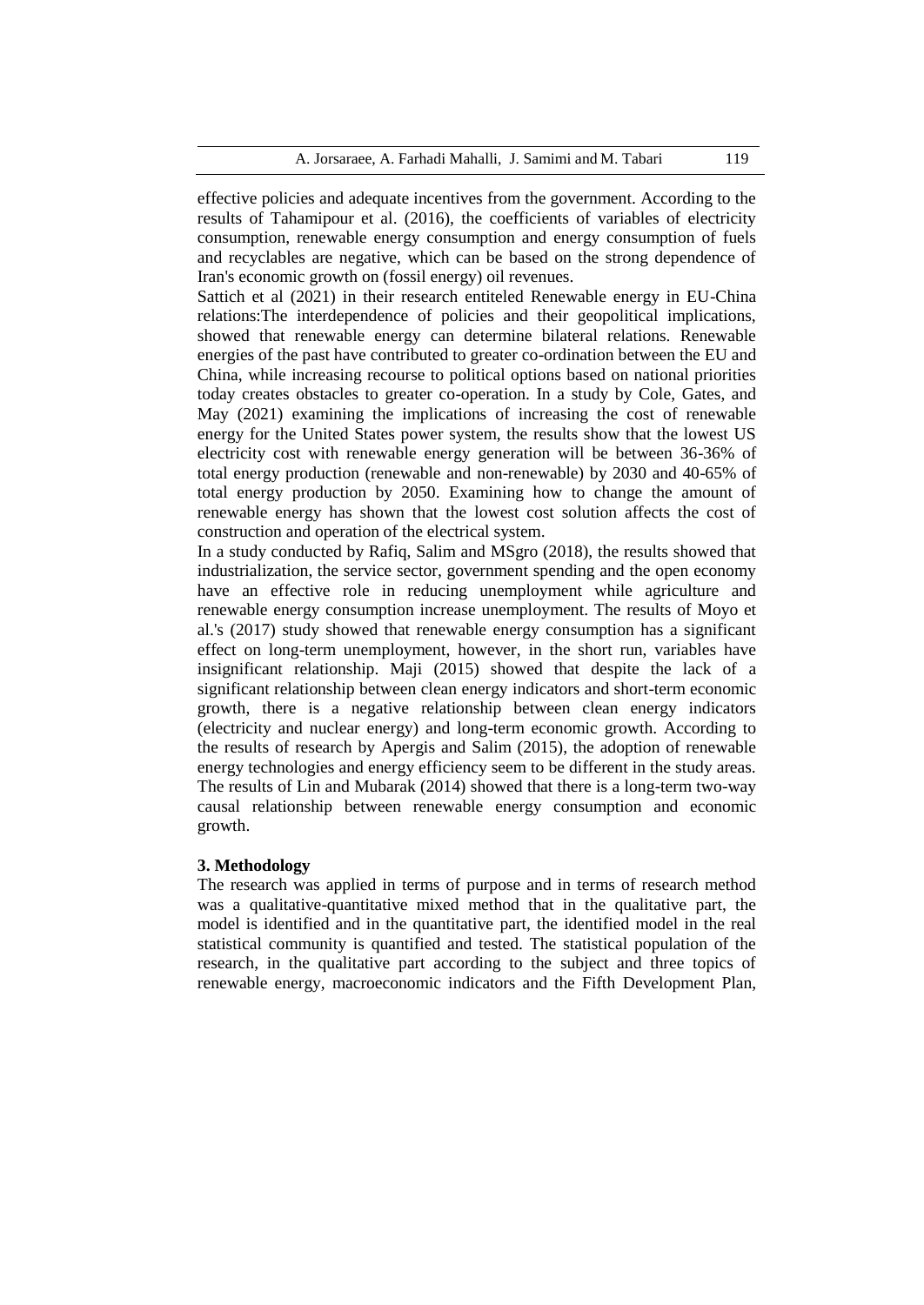# 120 The Effect of Renewable Energy Development Policies on ...

the experts of this research were experts who are familiar with these three issues. Therefore, the professors of higher education centers in the field of energy and economics and the top, middle managers and senior experts of the country's electricity industry formed the statistical community in the quality sector. In order to sample in this section, according to the importance of the research topic, a range of key experts in the field of "The Impact of Renewable Energy Development Policies on Macroeconomic Indicators in Iran" were selected that due to the dominance of the qualitative approach, among the qualitative sampling methods, "snowball" sampling was used until theoretical saturation was achieved. In this section, 20 people were selected. The statistical population of the research, in the quantitative part, included managers and deputies of the Ministry of Energy, TAVANIR companies, Tehran, Fars, Mazandaran and SATBA regional electricity companies with an approximate number of 180 people. The sampling method was relative stratified, so that each of the selected companies played the role of a stratum. The number of samples was determined using Cochran's formula to 123 people and in each category, the questionnaire was distributed randomly.

The main research tools in the qualitative part were surveying experts by semistructured and structured questionnaires (qualitative part) and using a closed questionnaire in the quantitative part. The questionnaire consisted of 105 items to assess the status of each of the dimensions of the secondary research model, according to the experts' opinion on the primary model. To determine the validity and reliability in the qualitative part, the necessary tests including acceptability and capability were used, and in the quantitative part, the validity of the questionnaires was confirmed in terms of structure, face and content (CVR and CVI range for each item between 0.6 to 0.1 and 0.85 to 0.1, respectively). Reliability and combined reliability were estimated and confirmed between 0.847 to 0.951 and 0.759 to 0.931, respectively.

The research method of this research was combined:

A- Qualitative part; To reach from the proposed primary model to the corrective (secondary) model of research, by surveying experts and using the Delphi technique.

B- Quantitative part; To test and quantify the modify model, by surveying statistical samples and using hardware equations in Smart PLS software environment.

# **4. Research Findings**

### **4.1. Qualitative part Findings**

In this study, the Delphi method was performed in a total of four rounds, in which the findings of the first and fourth rounds are presented separately.

**"Objective Evaluation" Dimension**: In the first round of Delphi, the most important was related to population with a mean of 3.72 and standard deviation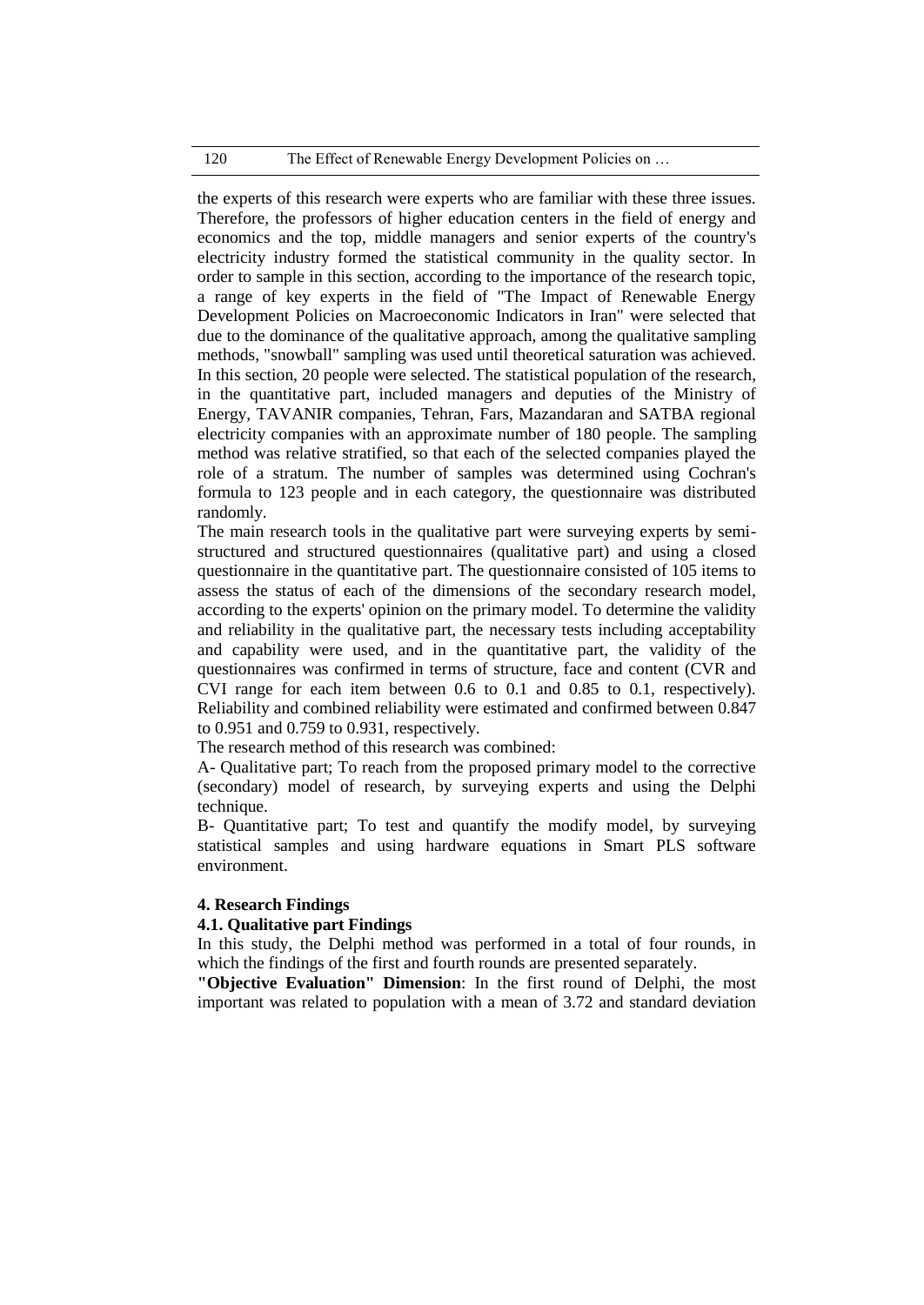of 0.79 and the least importance was related to the construction component to problems with a mean of 2.25 and standard deviation of 0.88. In the fourth round, the highest importance was related to globalization with a mean of 3.86 and standard deviation of 0.79 and the lowest importance was related to forecasting with a mean of 3.44 and standard deviation of 0.65. Kendall's coefficient of concordance for the fourth round answers is 0.875 which has increased only 10.2% compared to the third round which was equal to 0.773. Finally, the dimension of "goal evaluation", after performing four rounds of Delphi qualitative technique, had three components: 1. Value and cultural priorities, 2. Comprehensiveness 3. Prediction.

**"Legal Framework" Dimension**: In the first round of Delphi, the most importance was related to the formal features of the law and the guarantee of implementation with a mean of 3.49 and standard deviation of 0.70 and the least importance was related to the basic issues in the law with a mean of 2.11 and a standard deviation of 0.70. In the fourth round, the most importance was related to the formal features of the law and the guarantee of implementation with a mean of 3.89 and standard deviation of 0.75 and the least importance was related to the substantive issues of the law with a mean of 3.59 and standard deviation of 0.71. Kendall's coefficient of concordance for the fourth round answers is 0.875 which has increased only 9.5% compared to the third round which was equal to 0.780. Finally, the dimension of "legal framework", after performing four rounds of Delphi quality technique, was determined with three components as follows: 1. Formal features of the law and guarantee of implementation, 2. Reflection of policy objectives in the law and 3. Substantive issues of the law.

**"Adaptation And Compatibility" Dimension:** In the first round of Delphi, the most importance was related to the criterion of Sharia and the constitution with a mean of 3.66 and standard deviation of 0.75 and the least importance was related to compliance with the goals and aspirations of the system with a mean of 2.30 and standard deviation of 0.80. In the fourth round, the most importance was related to the standard of Sharia and the constitution with a mean of 3.66 and standard deviation of 0.95 and the lowest importance was related to adaptation to the ecosystem with a mean of 3.52 and standard deviation of 1.03. Kendall's coefficient of concordance for the fourth round answers is 0.805 which has increased by only 7.3% compared to the third round which was equal to 0.732. Finally, the dimension of "compliance and compatibility", after performing four rounds of Delphi quality technique, has three components as follows: 1. Compliance with the ecology and ecosystem, 2. Compliance with upstream documents and 3. Criteria of Sharia and the Constitution.

**"Management Requirements" Dimension:** In the first round of Delphi, the most importance is related to the structure and resources component with a mean of 3.85 and standard deviation of 0.75 and the least importance is related to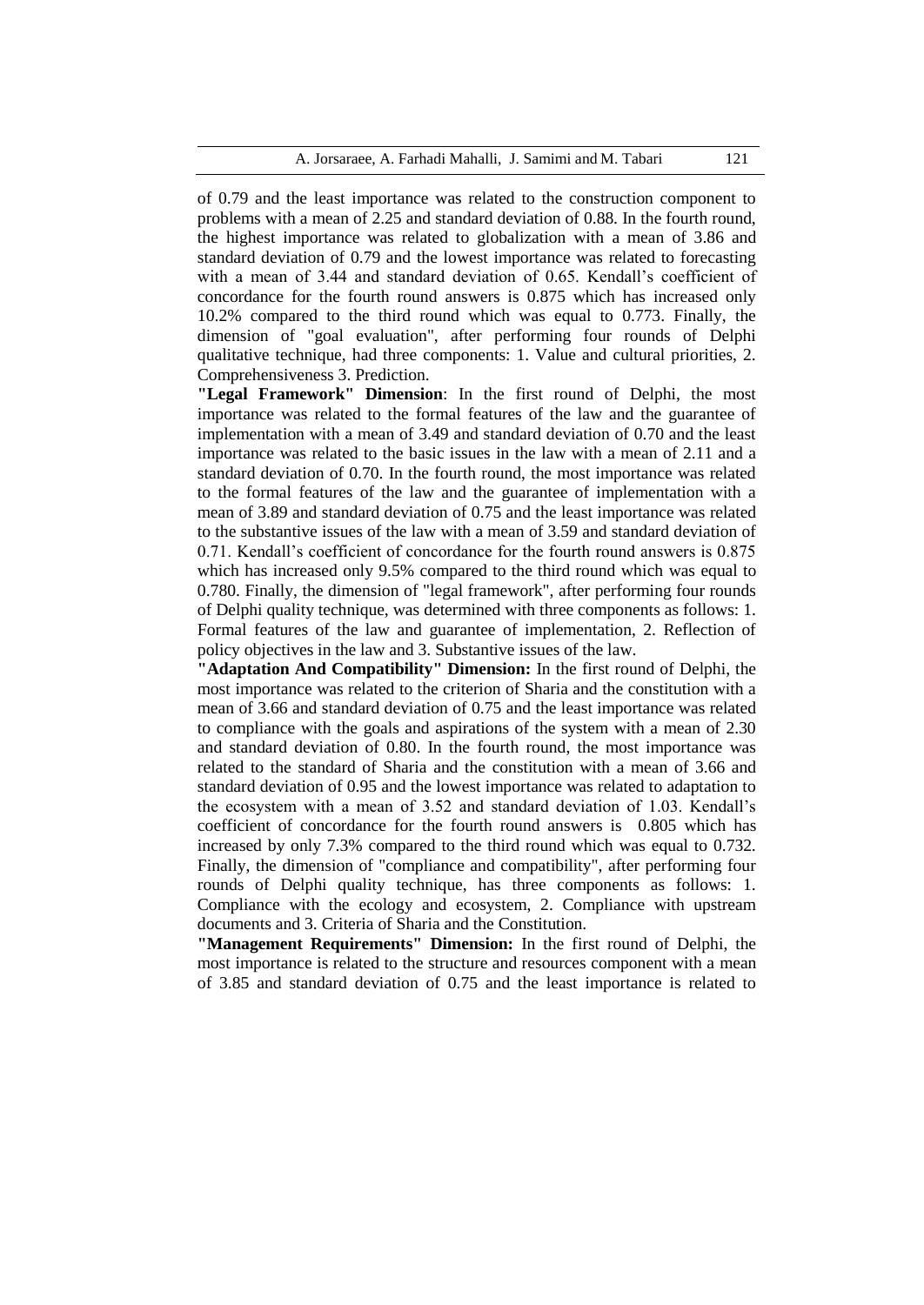planning and implementation processes with a mean of 2.15 and standard deviation of 0.82. In the fourth round, the most importance was related to the component of structure and resources with a mean of 3.70 and standard deviation of 0.79 and the least importance was related to the components of human resources and program with a mean of 3.33 and standard deviation of 0.86 and 0.75, respectively. Kendall's coefficient of concordance for the fourth round answers is 0.812 which has increased only 9% compared to the third round which was equal to 0.722. Finally, the "Management Requirements" dimension, after performing four rounds of Delphi quality technique, has three components as: 1. Human resources, 2. Program and 3. Structure and resources.

**"Policy Management" Dimension**: In the first round of Delphi, the most importance was related to the study of the environment with a mean of 3.53 and a standard deviation of 0.93 and the implementation away from politicization with a mean of 2.33 and standard deviation of 0.93 had the least importance. In the fourth round, the most importance was related to the preparation of the performance platform with a mean of 3.72 and standard deviation of 0.76 and the least importance was related to the study of the environment with a mean of 3.33 and a standard deviation of 0.80. Kendall's coefficient of concordance for the fourth round answers is 0.804, which has increased only 5% compared to the third round, which was equal to 0.754. Finally, the dimension of "policy environment management", after performing four rounds of Delphi qualitative technique, has three components as: 1. Study of the environment, 2. Preparation of implementation context and 3. public will to implement.

**"Process Evaluation" Dimension:** In the first round of Delphi, the greatest importance was related to determining gaps and deviations with a mean of 3.33 and standard deviation of 0.79 and the least importance was related to program and performance evaluation with a mean of 2.21 and standard deviation of 0.65. In the fourth round, the most importance was related to determining gaps and deviations with a mean of 3.72 and standard deviation of 0.77 and the least importance was related to monitoring and tracking of the executive apparatus with a mean of 3.30 and standard deviation of 0.79. Kendall's coefficient of concordance for the fourth round answers is 0.850 which has increased by only 4.8% compared to the third round which was equal to 0.758. Finally, the dimension of "process evaluation", after performing four rounds of Delphi quality technique, has three components as follows: 1. Evaluation of execution schedule, 2. Monitoring and tracking of the executive apparatus, and 3. Determining gaps and deviations.

**"Policy Assessors" Dimension:** In the first round of Delphi, the most importance was related to key experts and informants with a mean of 3.49 and a standard deviation of 0.70 and the least importance was related to the interest groups with a mean of 2.45 and a standard deviation of 1.05. In the fourth round, the most importance was related to the component of evaluation expert with a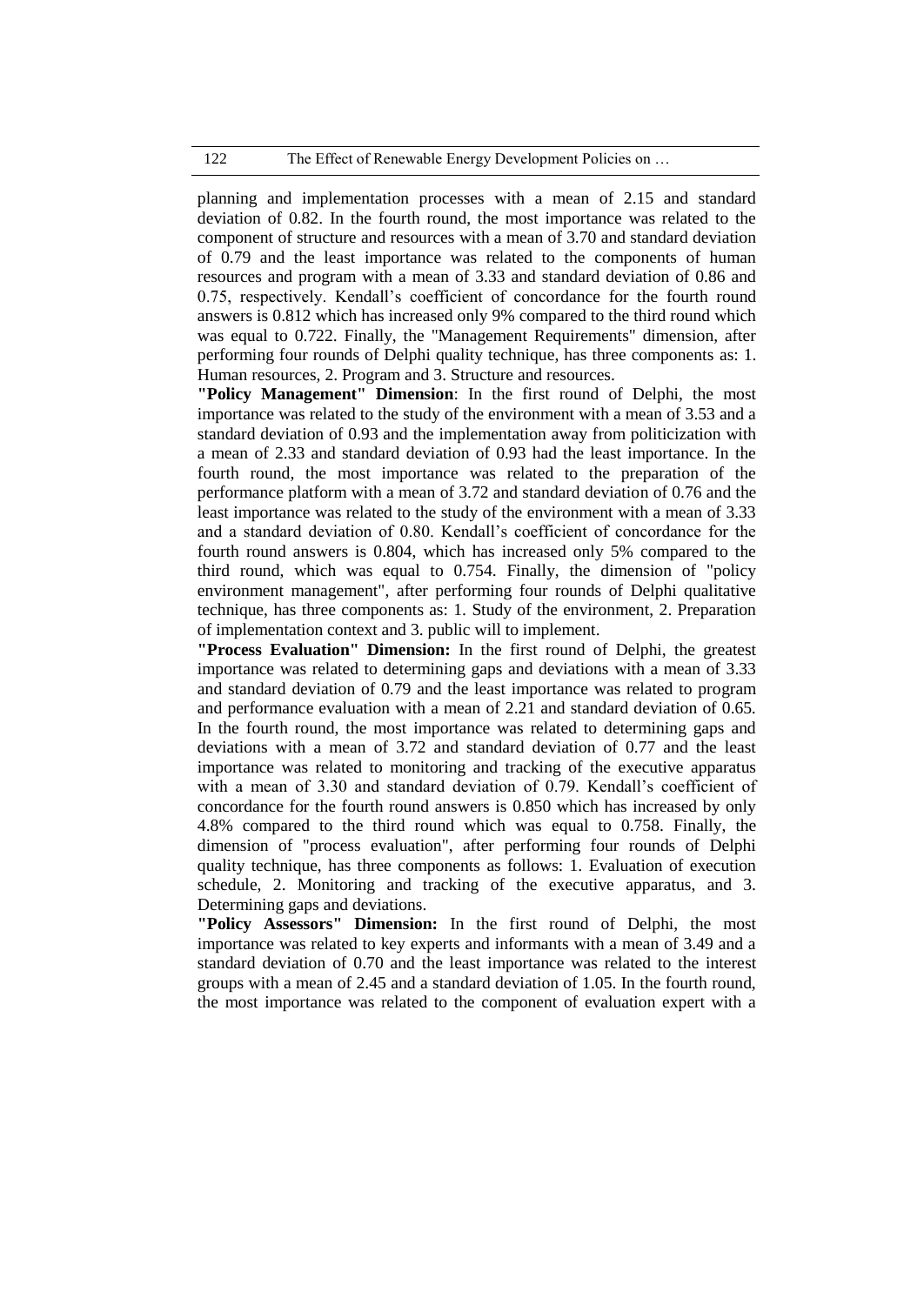mean of 3.83 and standard deviation of 0.90 and the least importance was related to the component of people's evaluation with a mean of 3.39 and standard deviation of 0.66. Kendall's coefficient of concordance for the fourth round answers is 0.880 which has increased only 3.7% compared to the third round which was equal to 0.743. Finally, the dimension of "policy Assessors ", after performing four rounds of Delphi quality technique, has three components as: 1. People evaluation, 2. Key experts and informers, and 3. Evaluation expert.

**"Audit" Dimension:** In the first round of Delphi, the highest importance was related to performance auditing with a mean of 3.55 and standard deviation of 0.80 and the least importance was related to accrual auditing with a mean of 2.55 and standard deviation of 0.75. In the fourth round, the highest importance was related to performance auditing with a mean of 3.94 and standard deviation of 0.95 and the least importance was related to the accounting of social systems with a mean of 3.69 and standard deviation of 0.76. Kendall's coefficient of concordance for the fourth round answers is 0.815 which has increased only 4.9% compared to the third round which was equal to 0.766. Finally, the "audit" dimension, after performing four rounds of Delphi quality technique, has two components as: 1. Performance audit and 2. Accounting of social systems.

**"Characteristic of the Optimal Evaluation Method " Dimension:** In the first round of Delphi, the most importance was related to ethics and accountability with a mean of 3.33 and standard deviation of 0.66 and the least importance was related to the component of evaluating the causes of results with a mean of 2.33 and a standard deviation of 0.55. In the fourth round, the most importance was related to ethics and accountability with a mean of 3.60 and standard deviation of 0.95 and the least importance was related to the conditions of the society with a mean of 3.49 and a standard deviation of 0.87. Kendall's coefficient of concordance for the fourth round answers is 0.823 which has increased by only 6.4% compared to the third round which was equal to 0.759. Finally, the dimension of "characteristic of the optimal evaluation method", after performing four rounds of Delphi qualitative technique, has two components as follows: 1. Ethics and accountability 2. Attention to the conditions of society. Table (1) shows the results of the fourth Delphi round for the components explaining the impact of renewable energy development policies on macroeconomic indicators in Iran, from the experts' perspective.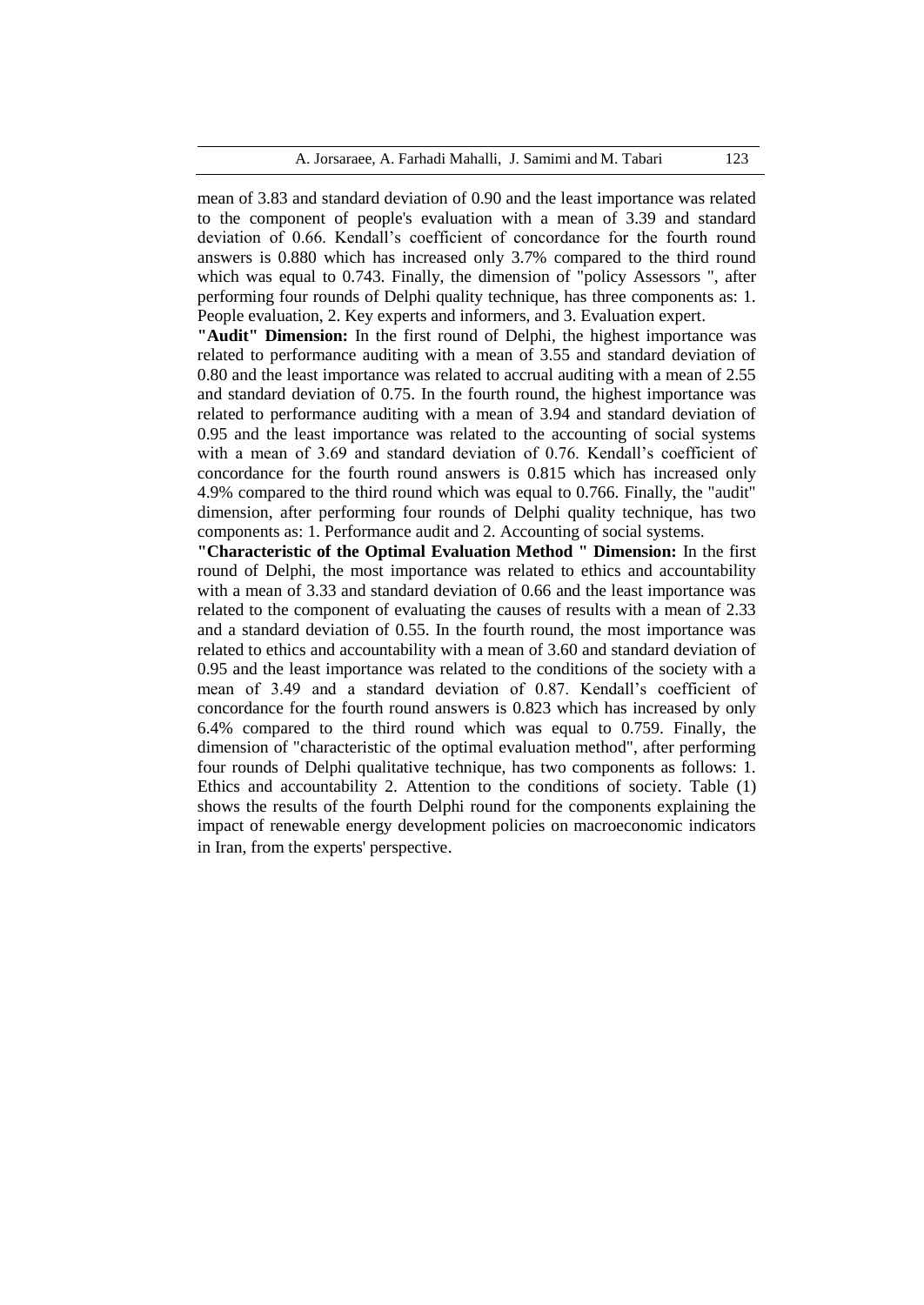# **Table 1 Statistical description of respondents' views on the components explaining the impact of renewable energy development policies on macroeconomic indicators in Iran - Fourth Delphi Round**

| <b>Components</b>                                      | Number of<br>responses               | Lowest            | highest | Mean | <b>SD</b> | importance<br>order |  |  |  |  |
|--------------------------------------------------------|--------------------------------------|-------------------|---------|------|-----------|---------------------|--|--|--|--|
| <b>Objective evaluation</b>                            |                                      |                   |         |      |           |                     |  |  |  |  |
| Forecast                                               | 20                                   | 2.00              | 5.00    | 3.44 | 0.65      | 3                   |  |  |  |  |
| Holistic                                               | 20                                   | 2.00              | 5.00    | 3.86 | 0.79      | $\mathbf{1}$        |  |  |  |  |
| Value and cultural priorities                          | 20                                   | 2.00              | 5.00    | 3.62 | 0.91      | $\overline{c}$      |  |  |  |  |
| <b>Legal framework</b>                                 |                                      |                   |         |      |           |                     |  |  |  |  |
| Substantive issues of law                              | 20                                   | 2.00              | 5.00    | 3.59 | 0.71      | $\overline{3}$      |  |  |  |  |
| Formal attributes of law and                           | 20                                   | 2.00              |         | 3.89 | 0.75      | $\mathbf{1}$        |  |  |  |  |
| guarantee of implementation                            |                                      |                   | 5.00    |      |           |                     |  |  |  |  |
| Reflecting policy objectives in                        | 20                                   | 2.00              | 5.00    | 3.63 | 0.95      | 2                   |  |  |  |  |
| law                                                    |                                      |                   |         |      |           |                     |  |  |  |  |
|                                                        |                                      | <b>Adaptation</b> |         |      |           |                     |  |  |  |  |
| of<br>Sharia<br>Criteria<br>and<br>the<br>Constitution | 20                                   | 2.00              | 5.00    | 3/69 | 0.95      | $\mathbf{1}$        |  |  |  |  |
| Compliance<br>with<br>upstream<br>documents            | 20                                   | 2.00              | 5.00    | 3.60 | 0.80      | $\overline{2}$      |  |  |  |  |
| Adaptation to ecosystems and<br>ecosystems             | 20                                   | 2.00              | 5.00    | 3.52 | 1.03      | 3                   |  |  |  |  |
|                                                        | <b>Management requirements</b>       |                   |         |      |           |                     |  |  |  |  |
| Structure and resources                                | 20                                   | 2.00              | 5.00    | 3.70 | 0.79      | 1                   |  |  |  |  |
| Program                                                | 20                                   | 2.00              | 5.00    | 3.33 | 0.75      | $\overline{2}$      |  |  |  |  |
| human resources                                        | 20                                   | 2.00              | 5.00    | 3.33 | 0.86      | $\overline{c}$      |  |  |  |  |
|                                                        | <b>Policy environment management</b> |                   |         |      |           |                     |  |  |  |  |
| Public will to execute                                 | 20                                   | 2.00              | 5.00    | 3.55 | 0.65      | $\overline{c}$      |  |  |  |  |
| Environmental study                                    | 20                                   | 2.00              | 5.00    | 3.33 | 0.80      | $\overline{3}$      |  |  |  |  |
| Laying the groundwork                                  | 20                                   | 2.00              | 5.00    | 3.72 | 0.76      | 1                   |  |  |  |  |
| <b>Process evaluation</b>                              |                                      |                   |         |      |           |                     |  |  |  |  |
| Determining<br>and<br>gaps<br>deviations               | 20                                   | 2.00              | 5.00    | 3.72 | 0.77      | $\mathbf{1}$        |  |  |  |  |
| the<br>execution<br>Evaluate<br>schedule               | 20                                   | 2.00              | 5.00    | 3.45 | 0.93      | 2                   |  |  |  |  |
| Monitoring and tracking of the<br>executive apparatus  | 20                                   | 2.00              | 5.00    | 3.30 | 0.79      | 3                   |  |  |  |  |
| <b>Policy evaluators</b>                               |                                      |                   |         |      |           |                     |  |  |  |  |
| Evaluation specialist                                  | 20                                   | 2.00              | 5.00    | 3.83 | 0.90      | 1                   |  |  |  |  |
| Experts and key informants                             | 20                                   | 2.00              | 5.00    | 3.67 | 0.84      | $\overline{2}$      |  |  |  |  |
| Evaluate people                                        | 20                                   | 2.00              | 5.00    | 3.39 | 0.66      | 3                   |  |  |  |  |
| <b>Audit</b>                                           |                                      |                   |         |      |           |                     |  |  |  |  |
| Performance audit                                      | 20                                   | 2.00              | 5.00    | 3.94 | 0.95      | 1                   |  |  |  |  |
| Social systems accounting                              | 20                                   | 2.00              | 5.00    | 3.69 | 0.76      | $\overline{2}$      |  |  |  |  |
| Characteristics of the optimal evaluation method       |                                      |                   |         |      |           |                     |  |  |  |  |
| Orientation<br>ethics<br>and<br>accountability         | 20                                   | 2.00              | 5.00    | 3.60 | 0.95      | $\mathbf{1}$        |  |  |  |  |
| Pay attention to the conditions<br>of society          | 20                                   | 2.00              | 5.00    | 3.49 | 0.87      | $\overline{c}$      |  |  |  |  |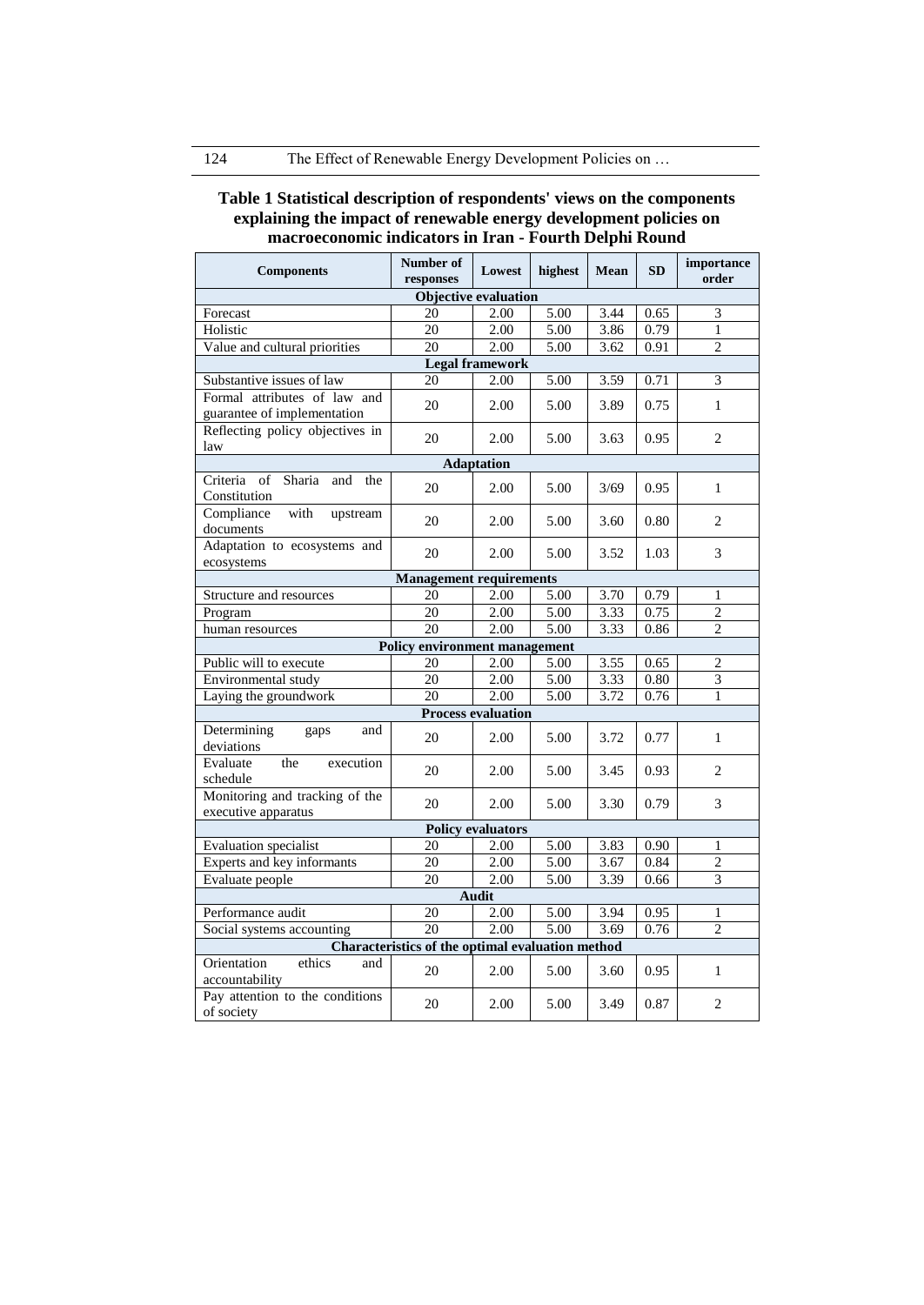# **4.2. Quantitative Findings**

Descriptive statistics: in this research, 106 were male (86.18%), 17 were female (13.82%), 14 were single (11.38%) and 109 were married (88.62%). In the age groups of the subjects, 8 people were under 30 years old (6.50%), 24 people were between 31 and 40 years old (19.51%), 48 people were 41 to 50 years old (39.02%) and 43 people were more than 50 years old (34.96%). In terms of education, 11 were associates and less (8.94%), 68 were bachelors (55.28%) and 44 (35.77%) were masters and above. In service history, 7 people have less than 5 years (5.69%), 21 people between 6 to 10 years (17.07%), 23 people between 11 to 15 years (18.70%), 39 people 16 to 20 years (31.3% ) and 33 people (26.83%) more than 20 years of service.

**Inferential Statistics:** At this stage, by conducting a qualitative study and according to the relevant explanations in the qualitative part, a researcher-made questionnaire with 105 items was developed that at first, its face validity was confirmed through a survey of several experts and the implementation of their desired corrections and based on the calculation of CVR and CVI for each item, the content validity of the questionnaire was approved by a group of 20 people consisting of academic and organizational experts so that the CVR and CVI ranges for each item were obtained between 0.7 to 0.1, 0.85 and 0.1, respectively. To test the model, the researcher-made questionnaire, after confirming the reliability, was distributed among 123 subjects by stratified sampling method and data were analyzed by exploratory and confirmatory factor analysis with SPSS and Smart PLS software.

**Question 1:** What are the dimensions and components of the model of the impact of renewable energy development policies on macroeconomic indicators in Iran? To determine whether the desired number of data (sample size and relationship between variables) are suitable for factor analysis, the Kaiser-Meyer<sup>1</sup> fit index and Bartlett<sup>2</sup> test were used. The Kaiser-Meyer fit test is an indicator of sampling adequacy that examines the small partial correlation between variables. The Kaiser-Meyer fit test is an indicator of sampling adequacy that examines the small partial correlation between variables. The amount of KMO (sampling adequacy) for the nine dimensions 1. Objective evaluation, 2. Legal framework, 3. Conformity, 4. Management requirements, 5. Policy environment management, 6. Process evaluation, 7. Policy evaluators, 8. Audit and 9. Characteristics of optimal evaluation method was 0.814, 0.789, 0.780, 0.813, 0.834, 0.789, 0.815, 0.798 and 0.722, respectively, and the significance level of Bartlett test of sphericity was 0.0009. Therefore, in addition to sampling adequacy, the implementation of factor analysis based on the studied correlation matrix will be justified. According to the results of the extracted factors and the

 $\overline{\phantom{a}}$ 

<sup>1.</sup> KMO( Kaiser-Meyer-Olkin Measure of sampling Adequacy)

 $2$  Bartlets Test of sphericity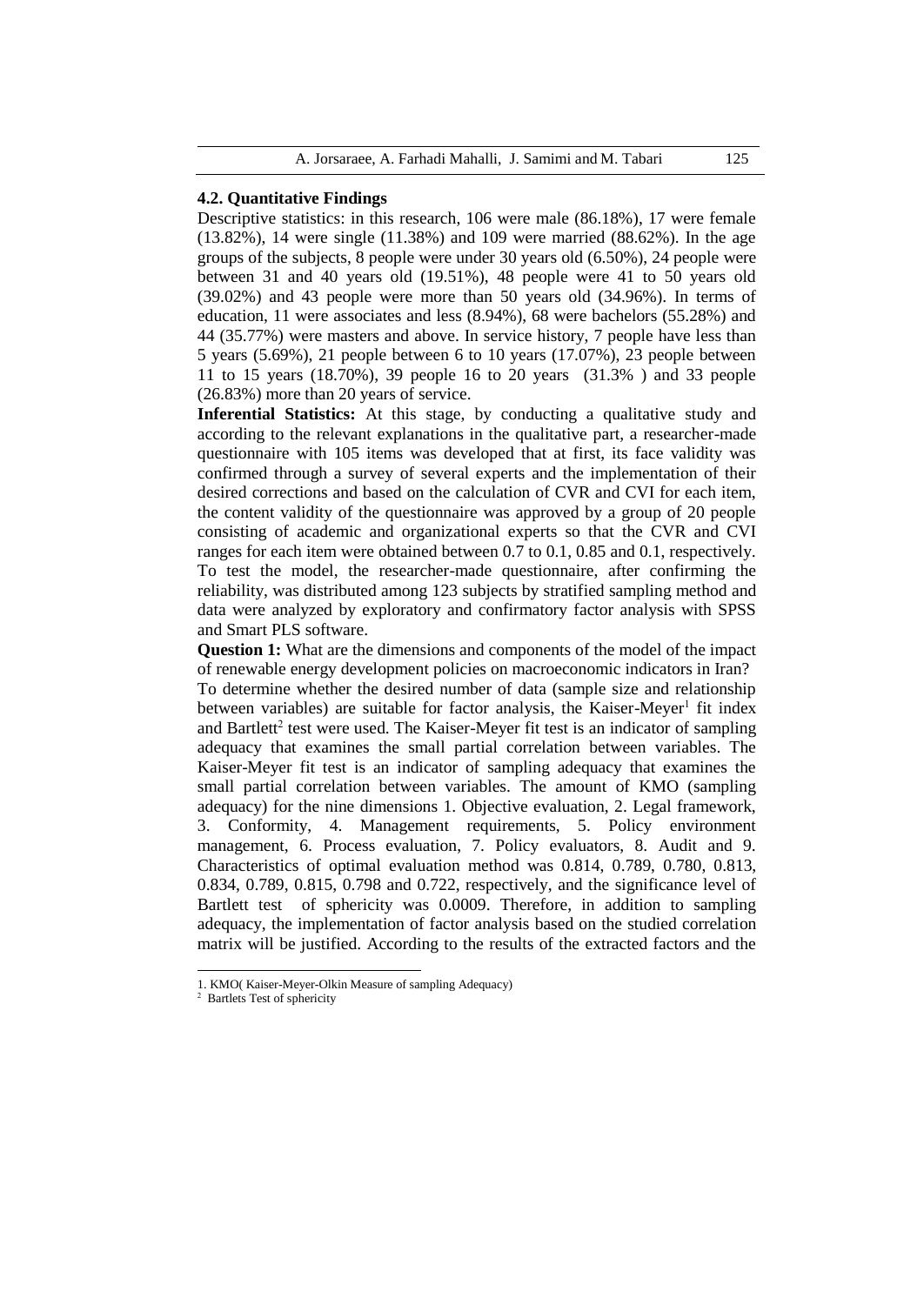percentage of variance explained by the components of the objective evaluation dimension, the eigenvalues of the three studied factors are greater than 10, which together account for approximately 61% of the total changes and among them, the eigenvalue of the first factor was equal to 40.17, the eigenvalue of the second factor was equal to 20.34.

For the legal framework dimension, eigenvalue of the three under study factors were greater than 10, accounting for approximately 67% of the total change. Among them, the eigenvalue of the first factor was equal to 37.24, the eigenvalue of the second factor was equal to 18.87 and the eigenvalue of the third factor was 10.66. For the dimension of adaptation, the eigenvalues of the three under study factors were greater than 12, which together account for approximately 68% of the total change, among which the eigenvalue of the first factor was equal to 39.49, the eigenvalue of the second factor was equal to With 15.88 and the third factor was 12.49.

For the management requirements dimension, the eigenvalues of the three under study factors were greater than 13, accounting for approximately 69% of the total change. Among them, the eigenvalue of the first factor was equal to 39.41, the eigenvalue of the second factor was equal to 15.95, and the eigenvalue of the third factor was equal to 13.63.

For the policy environment dimension, the eigenvalues of the three under study factors were greater than 12, accounting for approximately 69% of the total change. Among them, the eigenvalue of the first factor was equal to 42.55, the eigenvalue of the second factor was equal to 14.12 and the eigenvalue of the third factor was 12.06.

For the process evaluation dimension, the eigenvalues of the three under study factors were greater than 11, accounting for approximately 66% of the total change. Among them, the eigenvalue of the first factor was equal to 39.94, the eigenvalue of the second factor was equal to 16.94 and the eigenvalue of the third factor was 11.65.

For the policy evaluators, the eigenvalues of the three under study factors were greater than 11, accounting for approximately 67% of the total change. Among them, the eigenvalue of the first factor was equal to 41.11, the eigenvalue of the second factor was equal to 13.79 and the eigenvalue of the third factor was 11.94. For the audit dimension, the eigenvalues of the two under study factors were greater than 18, accounting for approximately 63% of the total change. Among them, the eigenvalue of the first factor was equal to 43.76 and the eigenvalue of the second factor was equal to 18.85.

For the dimension of the characteristic of the optimal evaluation method, the eigenvalues of the two factors under study were greater than 24, which together account for approximately 63% of the total change. Among them, the eigenvalue of the first factor was equal to 38.10, the eigenvalue of the second factor was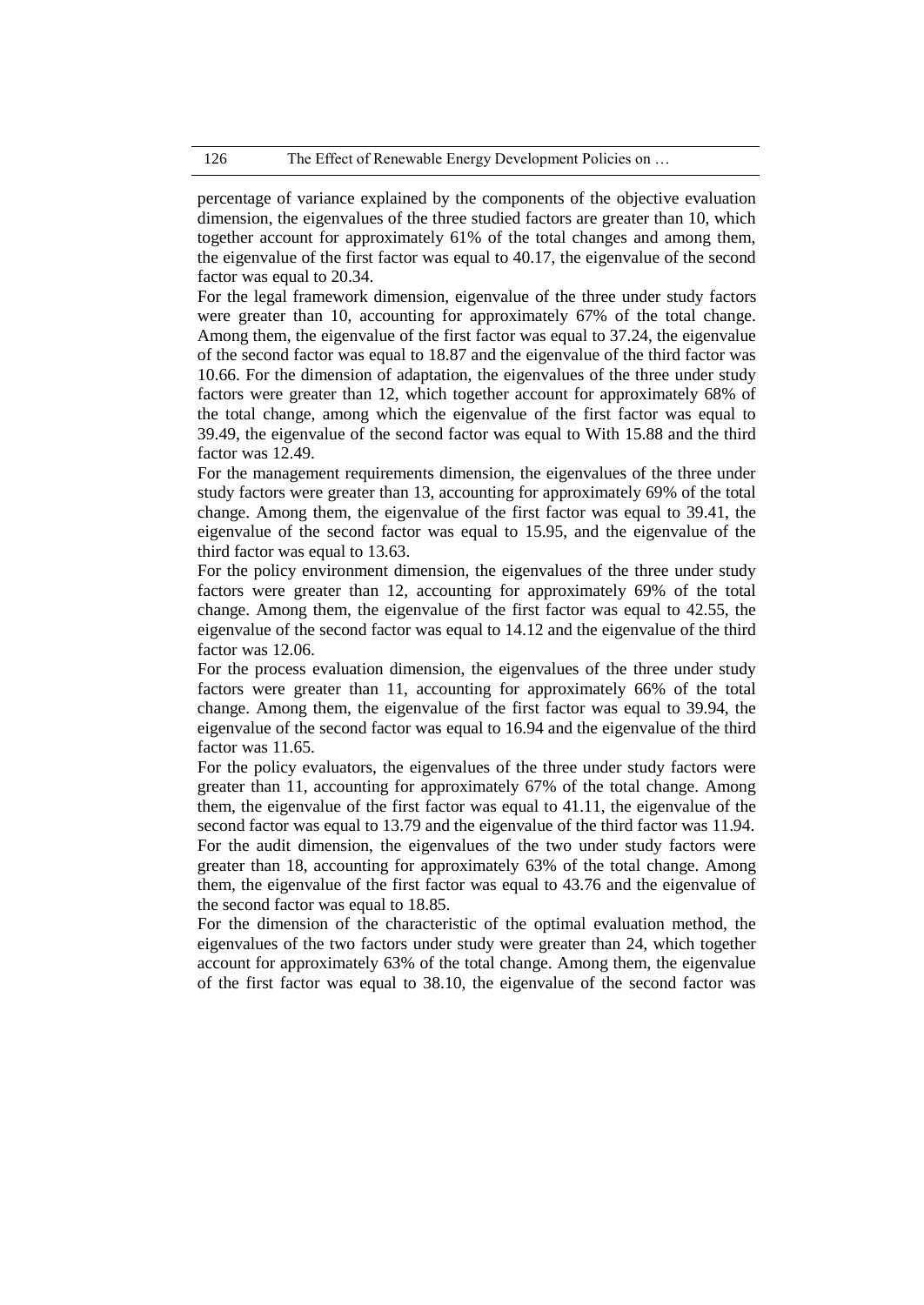equal to 24.95. To examine the research model, a second-order confirmatory factor analysis was used, the results of which are shown in Table (2).

# **Table 2 Main path coefficient and significance coefficient of the model of the impact of renewable energy development policies on macroeconomic indicators in Iran**

| <b>Path between variables</b>                                                                                       | <b>Coefficient</b><br>path | t-values | p-value | <b>Results</b> |
|---------------------------------------------------------------------------------------------------------------------|----------------------------|----------|---------|----------------|
| Value and cultural priorities -> Goal evaluation                                                                    | 0/405                      | 10/543   | 0/0009  | Is significant |
| Comprehensive -> Objective Evaluation                                                                               | 0/476                      | 9/159    | 0/0009  | Is significant |
| Prediction -> Objective evaluation                                                                                  | 0/443                      | 9/304    | 0/0009  | Is significant |
| Reflecting policy objectives in law -> legal<br>framework                                                           | 0/479                      | 12/116   | 0/0009  | Is significant |
| Formal Attributes of Law and Enforcement<br>Guarantee -> Legal Framework                                            | 0/433                      | 11/463   | 0/0009  | Is significant |
| Substantive issues of law -> Legal framework                                                                        | 0/409                      | 6/868    | 0/0009  | Is significant |
| Compliance with upstream documents<br>$\rightarrow$<br>Management requirements                                      | 0/418                      | 12/862   | 0/0009  | Is significant |
| Ecology<br>ecosystem<br>compliance<br>and<br>$\Rightarrow$<br>Management requirements                               | 0/369                      | 9/765    | 0/0009  | Is significant |
| Sharia<br>Criteria of<br>and<br>Constitution<br>-><br><b>Management Requirements</b>                                | 0/503                      | 14/158   | 0/0009  | Is significant |
| Schedule -> Management Requirements                                                                                 | 0/286                      | 6/291    | 0/0009  | Is significant |
| Structure<br>and<br>resources<br>Management<br>$\mathord{\text{--}}$<br>requirements                                | 0/396                      | 11/685   | 0/0009  | Is significant |
| Human<br>Resources<br>$\rightarrow$<br>Management<br>Requirements                                                   | 0/616                      | 14/144   | 0/0009  | Is significant |
| Public will to implement -> policy environment<br>management                                                        | 0/441                      | 16/335   | 0/0009  | Is significant |
| Implementation context -> Policy environment<br>management                                                          | 0/350                      | 10/515   | 0/0009  | Is significant |
| Environmental Study -> Policy Environment<br>Management                                                             | 0/468                      | 14/684   | 0/0009  | Is significant |
| Execution Schedule Evaluation -> Process<br>Evaluation                                                              | 0/428                      | 9/211    | 0/0009  | Is significant |
| Determining gaps and deviations -> Process<br>evaluation                                                            | 0/424                      | 10/671   | 0/0009  | Is significant |
| Executive Monitoring -> Process Evaluation                                                                          | 0/464                      | 11/517   | 0/0009  | Is significant |
| People Evaluation -> Policy Evaluators                                                                              | 0/367                      | 9/951    | 0/0009  | Is significant |
| Key Experts and Informers -> Policy Assessors                                                                       | 0/457                      | 13/086   | 0/0009  | Is significant |
| <b>Evaluation Specialist -&gt; Policy Evaluators</b>                                                                | 0/433                      | 14/159   | 0/0009  | Is significant |
| Social systems accounting -> auditing                                                                               | 0/826                      | 16/127   | 0/0009  | Is significant |
| Performance Audit -> Audit                                                                                          | 0/331                      | 5/884    | 0/0009  | Is significant |
| Ethics and Accountability -> Characteristics of<br>the optimal evaluation method                                    | 0/625                      | 9/157    | 0/0009  | Is significant |
| <b>Attention</b><br>community<br>conditions<br>to<br>$\Rightarrow$<br>Characteristics of optimal evaluation methods | 0/654                      | 9/649    | 0/0009  | Is significant |

**Source:** Questionnaire Findings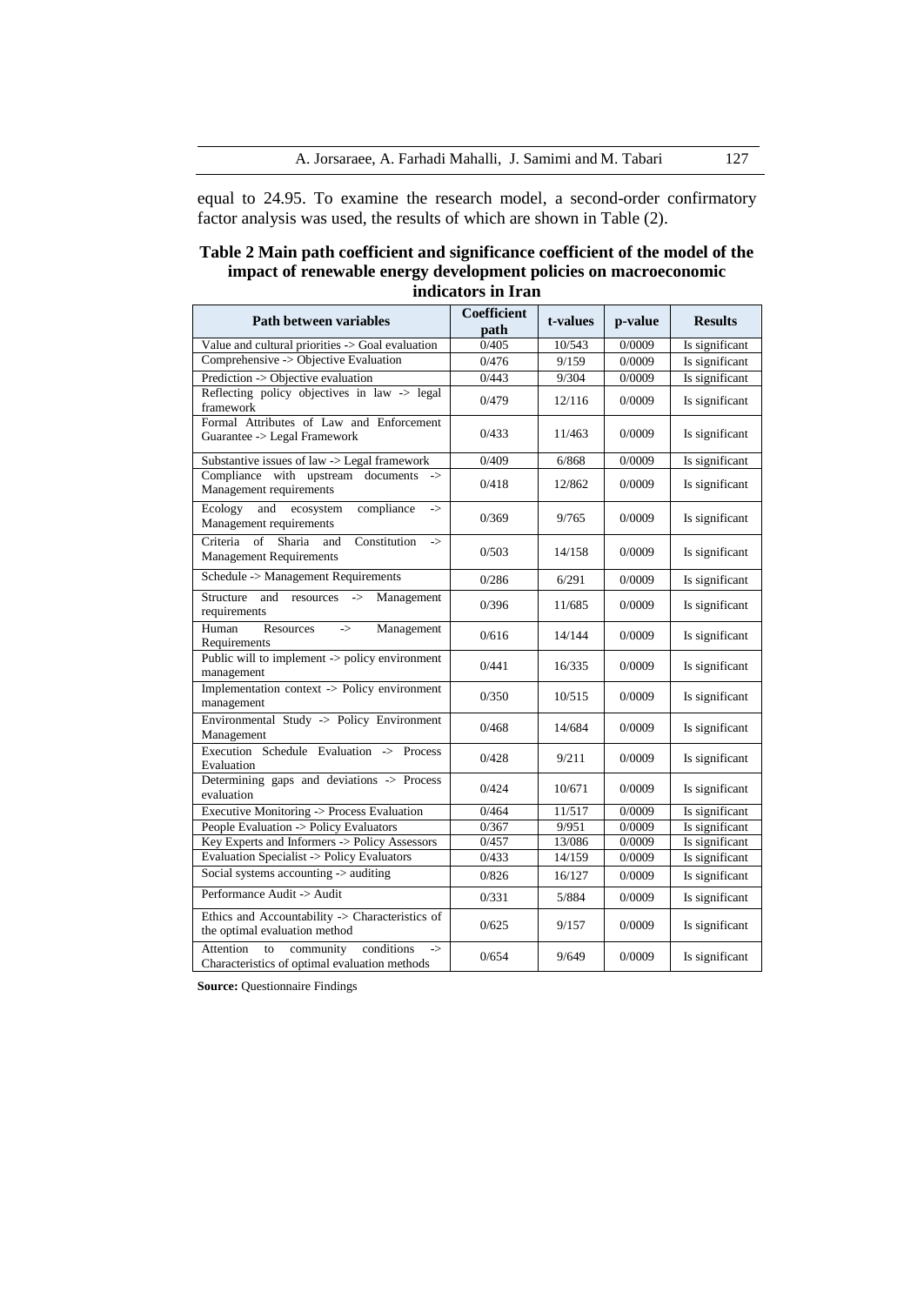From the perspective of the samples, the nine dimensions and twenty-five components of the heuristic model are as model constructs in explaining the impact of renewable energy development policies on macroeconomic indicators in Iran.

**Question 2:** What is the importance of each of the dimensions and components of the model of the impact of renewable energy development policies on macroeconomic indicators in Iran?

Performance-Significance Map Analysis, also called Performance-Significance Matrix Analysis, is a different way of presenting IMPA output model information focused on the goal of determining the relative importance of structures in the PLS model. Table (3) shows the results of the significance-performance analysis of the components of the model of the impact of renewable energy development policies on macroeconomic indicators in Iran.

# **Table 3 significance-performance analysis of the components of the model of the impact of renewable energy development policies on macroeconomic indicators in Iran**

|                                                     | Importance and function of the dimensions explaining<br>the evaluation of renewable energy development policies |                             |             |                             |  |  |  |  |
|-----------------------------------------------------|-----------------------------------------------------------------------------------------------------------------|-----------------------------|-------------|-----------------------------|--|--|--|--|
|                                                     | <b>IMPORTANCE</b>                                                                                               | Rank                        | PERFORMANCE | Rank                        |  |  |  |  |
| Policy evaluator                                    | 0/190                                                                                                           |                             | 53/938      |                             |  |  |  |  |
| Process evaluation                                  | 0/205                                                                                                           | $\mathcal{D}_{\mathcal{L}}$ | 52/043      | 3                           |  |  |  |  |
| Goal evaluation                                     | 0/193                                                                                                           | 3                           | 49/155      |                             |  |  |  |  |
| Management requirement                              | 0/182                                                                                                           | 5                           | 45/205      | 8                           |  |  |  |  |
| Adaptation                                          | 0/179                                                                                                           | 6                           | 46/798      |                             |  |  |  |  |
| Audit                                               | 0/105                                                                                                           | 9                           | 47/137      | 6                           |  |  |  |  |
| Policy environment management                       | 0/230                                                                                                           |                             | 53/064      | $\mathcal{D}_{\mathcal{L}}$ |  |  |  |  |
| Characteristics of the optimal<br>evaluation method | 0/113                                                                                                           | 8                           | 47/626      |                             |  |  |  |  |
| Legal framework                                     | 0/163                                                                                                           |                             | 44/849      | 9                           |  |  |  |  |

Source: Questionnaire Findings

According to IPMA analysis, among the dimensions of the evaluation model of the Impact of Renewable Energy Development Policies on Macroeconomic Indicators in Iran, in terms of importance, the highest rank and priority is related to the management dimension of the policy environment with a coefficient of importance of 0.230 and the lowest rank and priority are related to the audit dimension with a significance coefficient of 0.55. In terms of performance, the highest rank and priority are related to the dimension of policy evaluators with a coefficient of 53.938 and the lowest rank and priority are related to the dimension of the legal framework with a coefficient of performance of 44.849.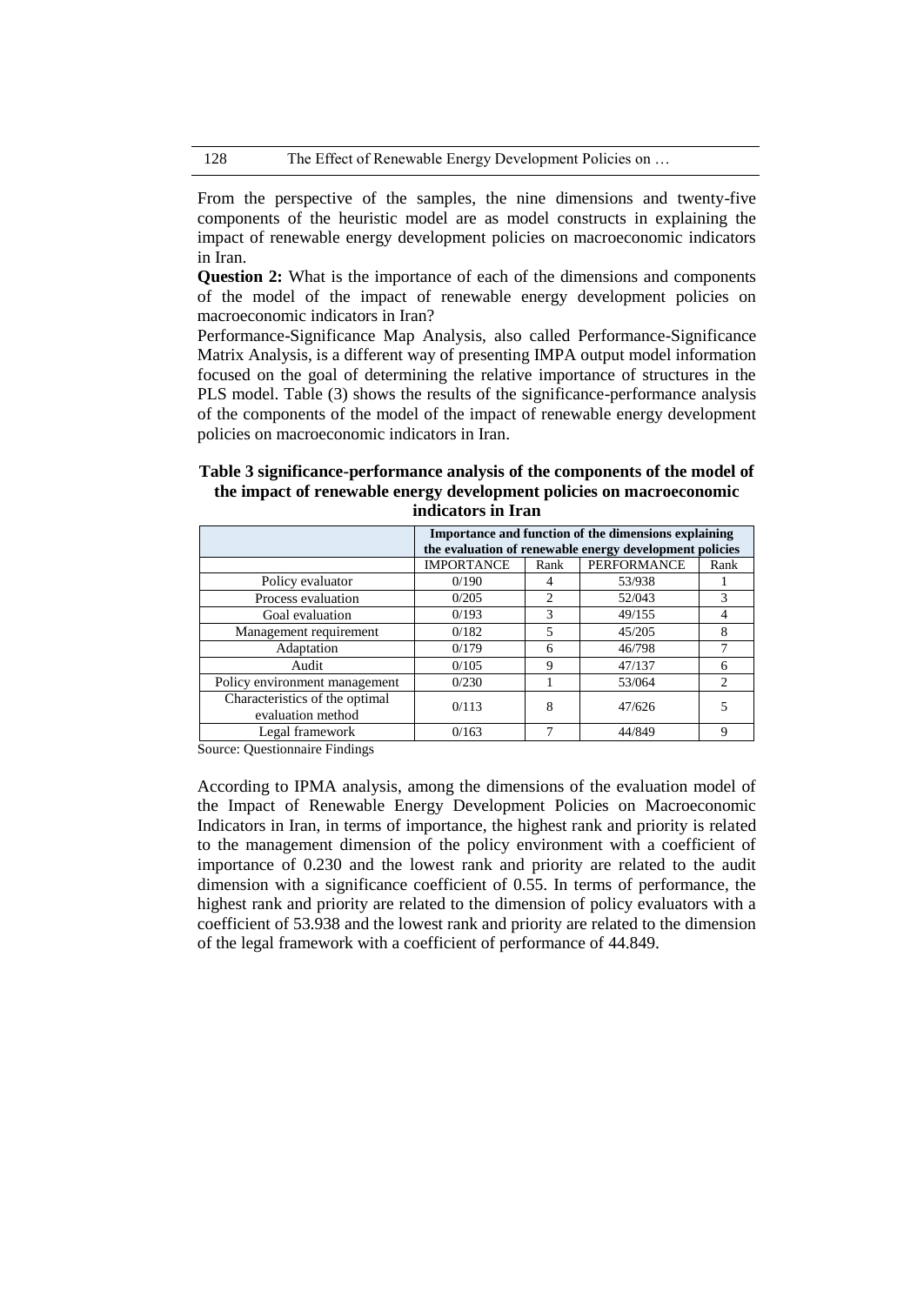

map1: Significance-performance of dimensions in the final research model source: survay findings

**Question 3**: What is the degree of correlation between the dimensions of the evaluation model of the impact of Renewable Energy Development Policies on Macroeconomic Indicators in Iran,? Table (4) shows the results of Spearman correlation coefficient between model dimensions:

**Table 4 Correlation coefficients between the dimensions of the evaluation model of the Impact of Renewable Energy Development Policies on Macroeconomic Indicators in Iran**

| dimentions                                                    | Goal<br>evaluation   | Legal<br>framwork | adoption            | Management<br>requirement | <b>Policy</b><br>environment<br>management | <b>Process</b><br>evaluation | Policy<br>evaluation | audit           | <b>Characteristics</b><br>of the optimal<br>evaluation<br>method |
|---------------------------------------------------------------|----------------------|-------------------|---------------------|---------------------------|--------------------------------------------|------------------------------|----------------------|-----------------|------------------------------------------------------------------|
| Goal<br>evaluation                                            | 1                    |                   |                     |                           |                                            |                              |                      |                 |                                                                  |
| Legal<br>framwork                                             | $0/597**$            | 1                 |                     |                           |                                            |                              |                      |                 |                                                                  |
| adoption                                                      | $0/375***$           | $0/563**$         | 1                   |                           |                                            |                              |                      |                 |                                                                  |
| Management<br>requirement                                     | $0/379**$            | $0/455$ **        | 0/534<br>**         | 1                         |                                            |                              |                      |                 |                                                                  |
| Policy<br>environment<br>management                           | $0/557$ **           | $0/590**$         | 0/625<br>**         | $0/540^{**}$              | 1                                          |                              |                      |                 |                                                                  |
| Process<br>evaluation                                         | $0/331$ **           | $0/416^{**}$      | 0/408<br>**         | $0/467$ **                | $0/416$ **                                 | 1                            |                      |                 |                                                                  |
| Policy<br>evaluation                                          | $0/406$ **           | $0/392**$         | 0/331<br><b>A</b> W | $0/321$ **                | $0/299**$                                  | $0/419**$                    | 1                    |                 |                                                                  |
| audit                                                         | $0/214$ <sup>*</sup> | $0/217$ *         | 0/275<br>**         | 0/165                     | $0/233$ **                                 | 0/087                        | $0/383***$           | 1               |                                                                  |
| Characteristi<br>cs of the<br>optimal<br>evaluation<br>method | $0/273***$           | $0/431\sp{^{**}}$ | 0/422<br><b>A</b> W | $0/362**$                 | $0/360**$                                  | $0/474$ **                   | $0/567**$            | 0/3<br>87<br>** | 1                                                                |

\* Significant at the level of 0.05 and \*\* Significant at the level of 0.01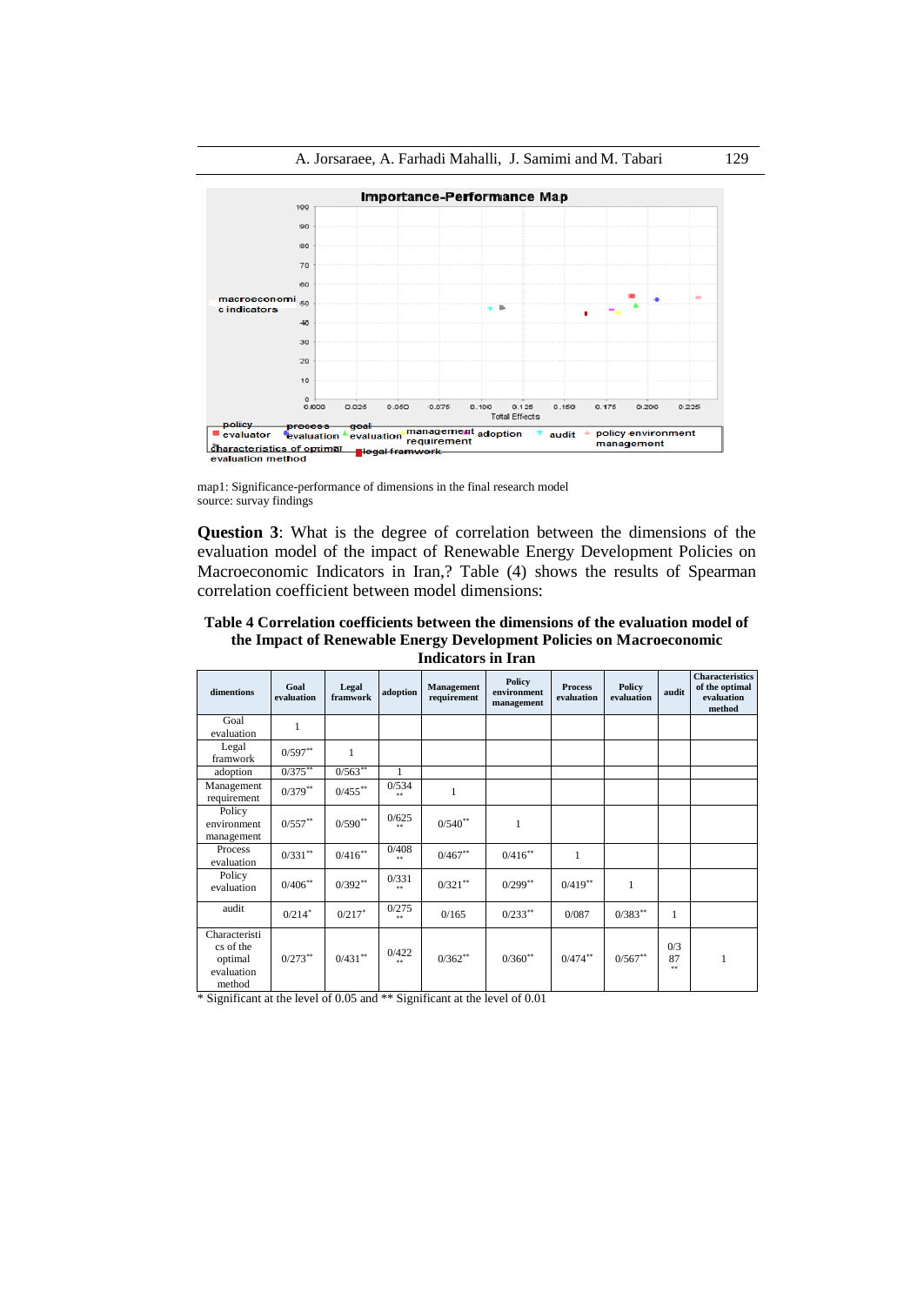According to Table (3), the highest correlation coefficient is related to the management of the policy environment with compliance and compatibility with the correlation coefficient of 0.625, which is also significant at the level of 0.01 and the lowest correlation coefficient was related to the audit with the process evaluation dimension with a correlation coefficient of 0.087, which is not significant at the level of 0.05.

Question 4: What is the pattern of the impact of renewable energy development policies on macroeconomic indicators in Iran?

Figures (1) and (2) show the research model in the form of standard and significant coefficients.



**Figure 1 The main model in the mode of standard coefficients**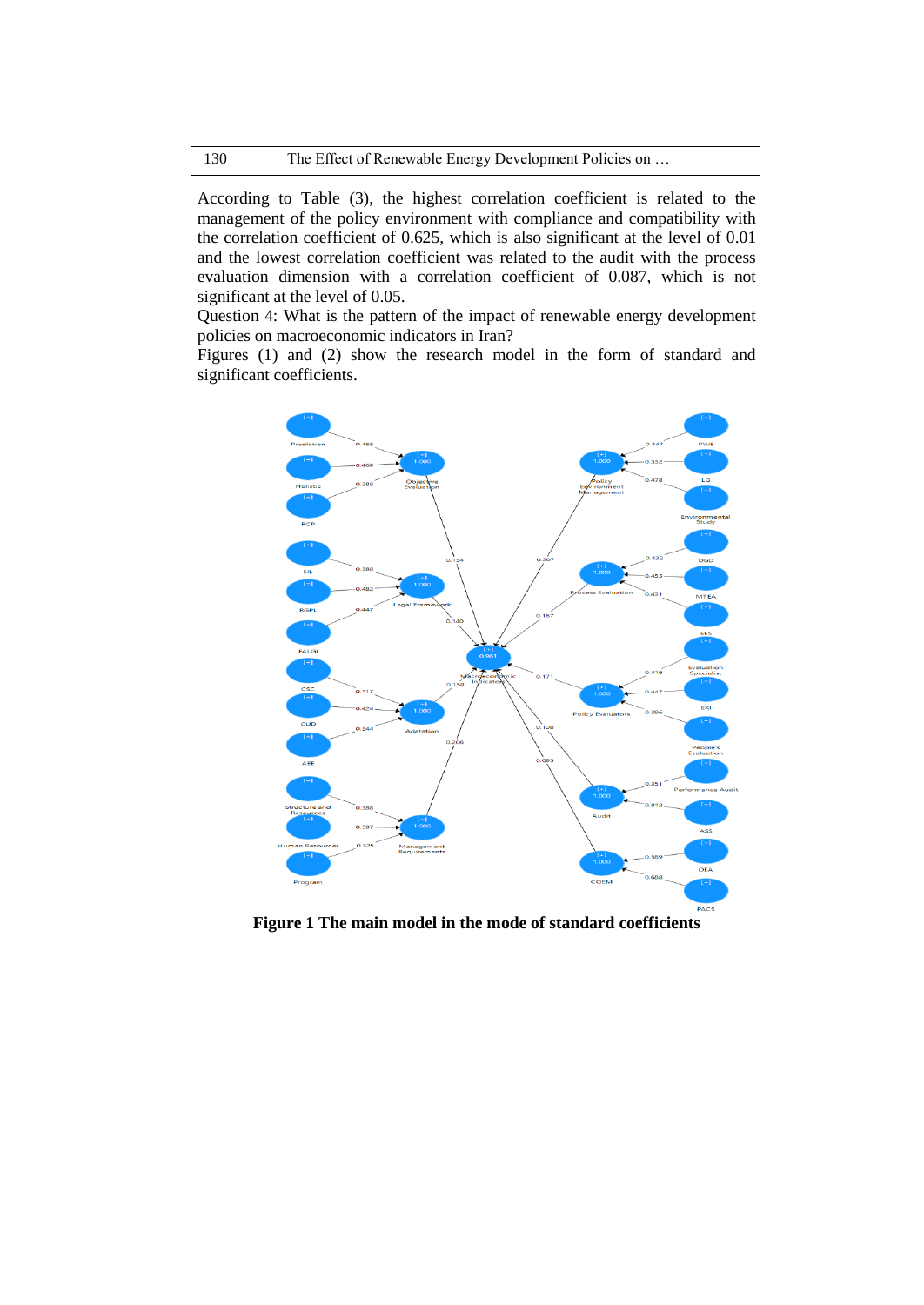

**Figure 2 The main model in the case of significant coefficients**

The data obtained from the field study were performed in SMART-PLS software and the following results were obtained.

| <b>Path between variables</b>                                               | <b>Path coefficient</b> | t-value | p-value | <b>Results</b> |
|-----------------------------------------------------------------------------|-------------------------|---------|---------|----------------|
| Policy evaluators -> Macroeconomic indicators                               | 0/171                   | 7/829   | 0/0009  | significant    |
| Process evaluation -> Macroeconomic indicators                              | 0/167                   | 6/526   | 0/0009  | significant    |
| Objective evaluation -> Macroeconomic indicators                            | 0/154                   | 5/102   | 0/0009  | significant    |
| Management requirements -> Macroeconomic<br>indicators                      | 0/206                   | 7/974   | 0/0009  | significant    |
| Adaptation -> Macroeconomic indicators                                      | 0/158                   | 5/630   | 0/0009  | significant    |
| Audit -> Macroeconomic indicators                                           | 0/108                   | 4/679   | 0/0009  | significant    |
| environment<br>Policy<br>management<br>-><br>Macroeconomic indicators       | 0/207                   | 8/035   | 0/0009  | significant    |
| Characteristics of optimal evaluation method -><br>Macroeconomic indicators | 0/095                   | 4/105   | 0/0009  | significant    |
| Legal framework -> Macroeconomic indicators                                 | 0/140                   | 5/451   | 0/0009  | significant    |

**Table 5 Path coefficient table and significance coefficient of the final pattern**

Source: Questionnaire Findings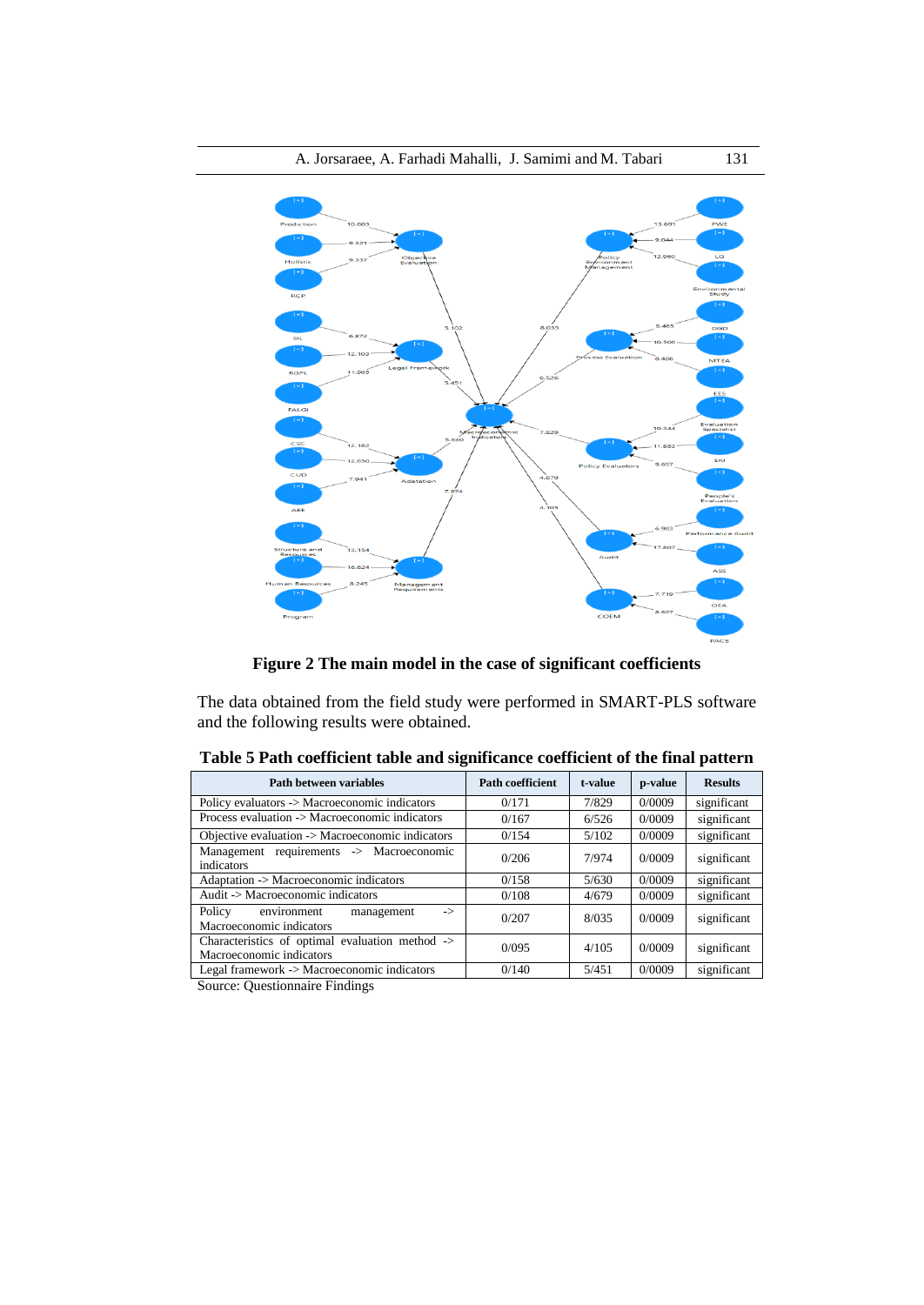# **5. Conclusion**

This study seeks to model the impact of renewable energy development policies on macroeconomic indicators in Iran. Dimensions of objective evaluation (standard coefficient 0.154 and t-values of 102.5), legal framework (0.140 and 5.451), adoption (0.158 and 5.630), management requirements (0.206 and 7.974), policy environment management (0.207 and 0.835), process evaluation (0.167 and 6.526), policy evaluators (0.171 and 7.829), audit (0.108 and 4.679) and the characteristics of the optimal evaluation method (0.095 and 4.105), have explained the model of the impact of renewable energy development policies on macroeconomic indicators in Iran. Components of value and cultural priorities (standard coefficient of 0.405 and t-values of 543), comprehensiveness (0.476 and 9.159), forecasting (0.443 and 9.304), reflection of policy objectives in law (0.479 and 11.116), formal features of law and guarantee of implementation (0.433 and 11.463), substantive issues of law (0.409 and 6.868), compliance with upstream documents (0.418 and 862) / 12), compliance with ecology and ecosystem (0.369 and 9.765), Sharia and constitutional criteria (0.503 and 14.158), program (0.286 and 6.291), structure and resources (0.396 and 11.685), human resources (0.616 and 14.144), public will to implement (0.441 and 16.335), grounding of implementation (0.350 and 10.515), study of the environment (0.468 and 14.684), evaluation of execution schedule (0.428 and 9.211), determination of gaps and deviations (0.424 and 10.671), Monitoring and tracking the executive apparatus (0.646 and 517) 11/), People evaluation (0.367 and 9.951), Key experts and informants (0.457 and 13.866), Evaluation specialist (0.433 and 14.159), Social systems accounting (0.826 and 16,127), performance auditing (0.331 and 5.884), ethics and accountability (0.625 and 9.157) and attention to community conditions (0.654 and 9.649), explains the model of the impact of renewable energy development policies on macroeconomic indicators in Iran**.**

according to the results of Mousavi et. al (2019), researchers point to the implementation of a government policy to support tariffs and guaranteed purchases of electricity as one of the main and most important tools for creating safe investment conditions and attracting investors. This study emphasized the impact of renewable energy development on economic indicators. The final model of the present study is based on 9 dimensions and 25 components and affects economic indicators. The results of the two studies on the economic approach to the development of renewable energy are consistent. Nadimi (2015) in his research concluded that the development of renewable energy is effective on economic components, the results of the two studies are consistent with the economic approach to the development of renewable energy. Emami Meybodi et al. (2017) concluded during their research that attention to renewable energy can be one of the strategies to produce energy sustainability that has a significant impact on the economic, social and environmental sectors. The results pointed to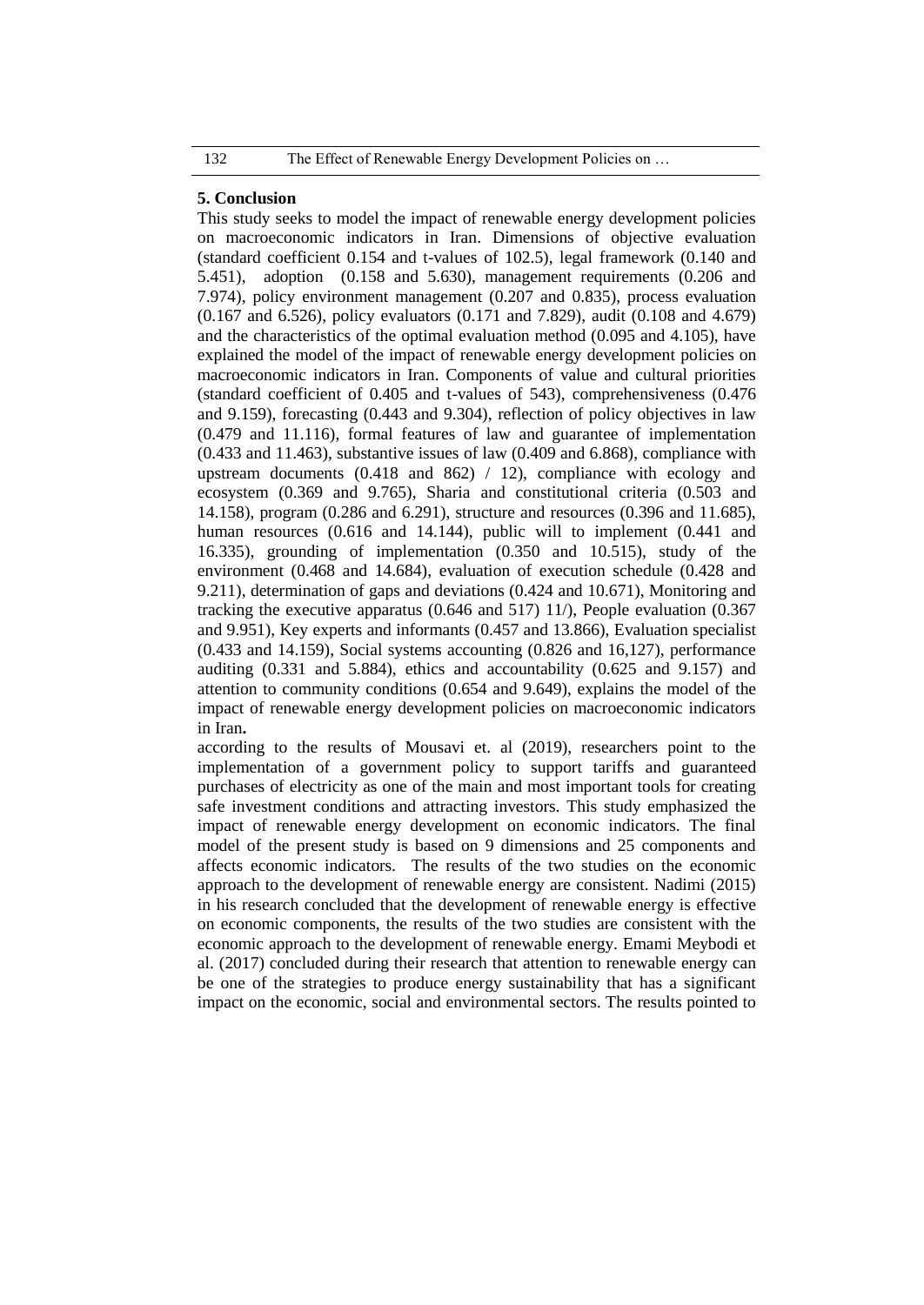A. Jorsaraee, A. Farhadi Mahalli, J. Samimi and M. Tabari 133

the economic, distributive and energy system-related effects on the development of renewable energy. The final model of the present study was based on the effect of dimensions and components of renewable energy development policy evaluation on economic indicators. The results of the two studies are consistent in the impact of renewable energy development on economic indicators. The results of Majdzadeh Tabatabai and Hadian (2017) indicate that achieving the goal of further reducing pollution and the resulting social costs will be achieved at the expense of further reducing the equilibrium GDP of the sectors. In the present study, GDP is one of the sub-components explaining macroeconomic indicators, and the results of the two studies on the GDP sub-component are consistent with each other. Based on the findings of Ghaemirad and Shahin (2016), one of the most important indicators that are effective in the lack of development of these technologies, we can mention the cheapness of fossil fuels and energy carriers in Iran, the lack of understanding of the need by policymakers, the lack of incentives for the private sector to enter and the lack of effective policies and adequate incentives from the government. The researchers pointed to the components of the public will to implement and lay the groundwork for implementation. In the research model, the components of public will to implement and lay the groundwork for implementation have explained the dimension of "policy environment management". The results of the two studies on the explanatory components of the public will to implement and lay the groundwork for implementation are consistent. The results of Tahamipour et al. (2016) showed that the coefficients of variables of electrical energy consumption, renewable energy consumption and energy consumption of combustible and recyclable materials are negative which can be justified based on the strong dependence of Iran's economic growth on (fossil energy) oil revenues. The final model of the present study was based on the effect of dimensions and components of renewable energy development policy evaluation on economic indicators. The results of the two studies are consistent in the impact of renewable energy development on economic indicators. Hemmati and Kheshtzar (2015) in researching the role of renewable energy on sustainable development of the country, emphasized the impact of renewable energy on the development of the country and the three dimensions of social, economic and environmental. The model of the present study confirms the effectiveness of policy development evaluation on economic indicators, and the results of the two studies are consistent with the impact of renewable energy development on economic indicators. According to the results of Fitras, Aghazadeh and Jabraili (2014) in the short term there is a one-way causal relationship between renewable energy consumption and economic growth and in Asia-Pacific, in the short term, there is a 10% bilateral causal relationship. And in the long run, there is a one-way causal relationship between economic growth and renewable energy consumption. The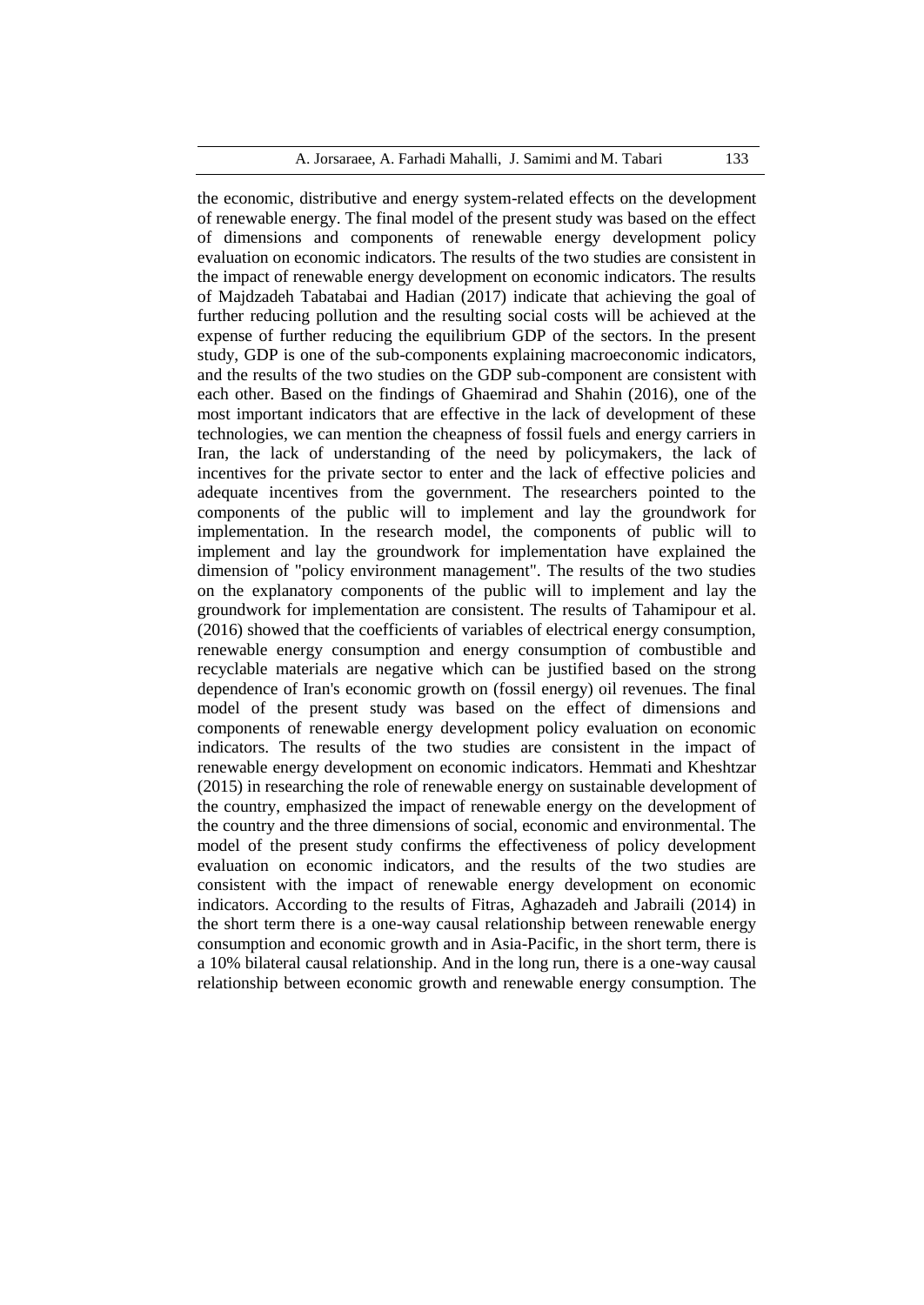# 134 The Effect of Renewable Energy Development Policies on ...

model of the present study confirms the impact of policy development on economic indicators, and the results of the two studies are consistent with the impact of the development of renewable energy on economic indicators. The results of Nezamabadi and Azadi Rad (2014) research showed that in recent years, following the increase in demand for renewable energy, their economic trend has intensified and continued. In the present study, the results showed the effectiveness of the evaluation of the renewable energy development policy on economic indicators. The results of the two studies are consistent in the impact of renewable energy development on economic indicators. Findings of Ebrahimi and Rahimi Mogoei (2011) showed that in regimes with high economic growth, there is a positive relationship between economic growth and the share of renewable energy, and this relationship is negative in countries with low economic growth. The results of the two studies are consistent in the impact of the development of renewable energy on economic indicators. Khobai et al. (2020) showed that renewable energy consumption has a significant effect on long-term unemployment. However, in the short run, variables have little relationship. Therefore, the study supports the increase of production and consumption of renewable energy in order to increase the level of employment. In the present study, employment is one of the sub-components explaining macroeconomic indicators, and the results of the two studies on the GDP subcomponent are consistent with each other. Maji (2015) also showed that despite the lack of a significant relationship between clean energy indicators and shortterm economic growth, there is a negative relationship between clean energy indicators (electricity and nuclear energy) and long-term economic growth. The results of the two studies are consistent in the impact of renewable energy development on economic indicators. The findings of Apergis and Salim (2015) show a positive effect of renewable energy consumption on unemployment, but disaggregated data in specific regions, including Asia and Latin America, highlight the favorable impact on unemployment which implies that the impact of renewable energy consumption on job creation depends on cost. In the present study, employment is one of the sub-components explaining macroeconomic indicators, and the results of the two studies on the GDP sub-component are consistent with each other. The findings of Lin & Moubarak (2014) indicate a growing economy commensurate with the development of China's renewable energy sector, which in turn boosts economic growth. The results of the two studies are consistent in the impact of renewable energy development on economic indicators. The results of Gkatsou et al. (2014) emphasized the positive and negative impact of green energy (renewable) on employment. In the present study, employment is one of the sub-components explaining macroeconomic indicators and the results of the two researches on the sub-component of GDP are consistent with each other. Menegaki (2011) in a study of the relationship between economic growth and renewable energy showed that in Europe, the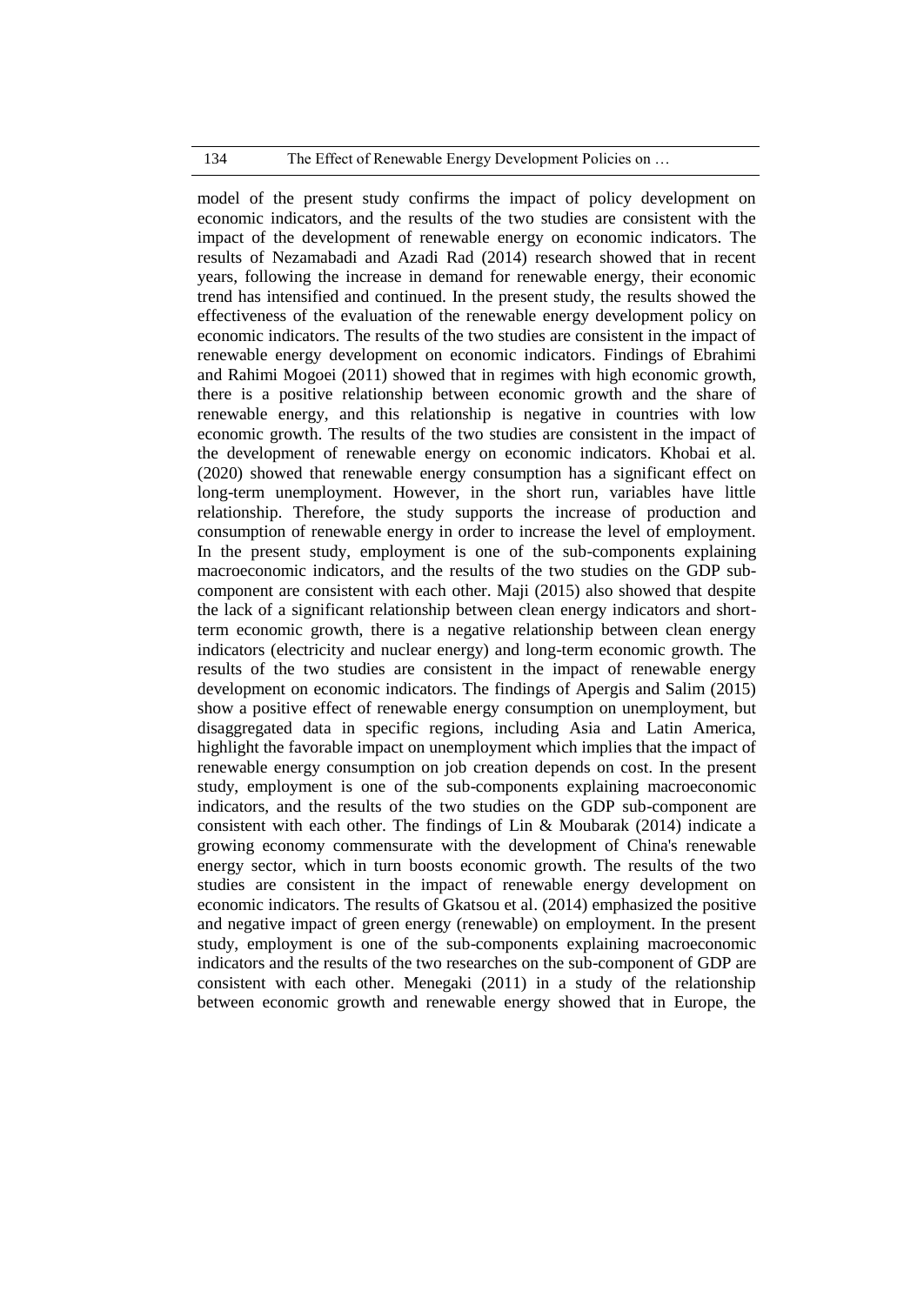# A. Jorsaraee, A. Farhadi Mahalli, J. Samimi and M. Tabari 135

consumption of renewable energy has a minor role in determining GDP. The results of the two studies on the GDP subcomponent are consistent. The results of Research by Apergis and Payne (2010) indicate the existence of a two-way causal relationship between renewable energy consumption and economic growth in the short and long term. The results of the two studies are consistent in the impact of renewable energy development on economic indicators. Menyah and Wolde-Rufael (2010) investigated the relationship between carbon dioxide emissions, nuclear and renewable energy consumption, and real GDP and found the significant relationship. In the present study, GDP is one of the subcomponents explaining macroeconomic indicators, and the results of two studies on the GDP sub-component are consistent. The results of Sadorsky (2009) showed that the increase in per capita income has a statistically positive and significant effect on per capita consumption of renewable energy. In the present study, income distribution is one of the sub-components explaining macroeconomic indicators, and the results of the two studies on the GDP subcomponent are consistent with each other. The results of China and Hu (2008) research showed that renewable energy has a direct effect on capital formation and indirect effect on GDP and a renewable energy policy dependent on capital formation is more effective than policies dependent on increasing the trade balance. In the present study, GDP is one of the sub-components explaining macroeconomic indicators and the results of the two studies on the GDP subcomponent are consistent with each other.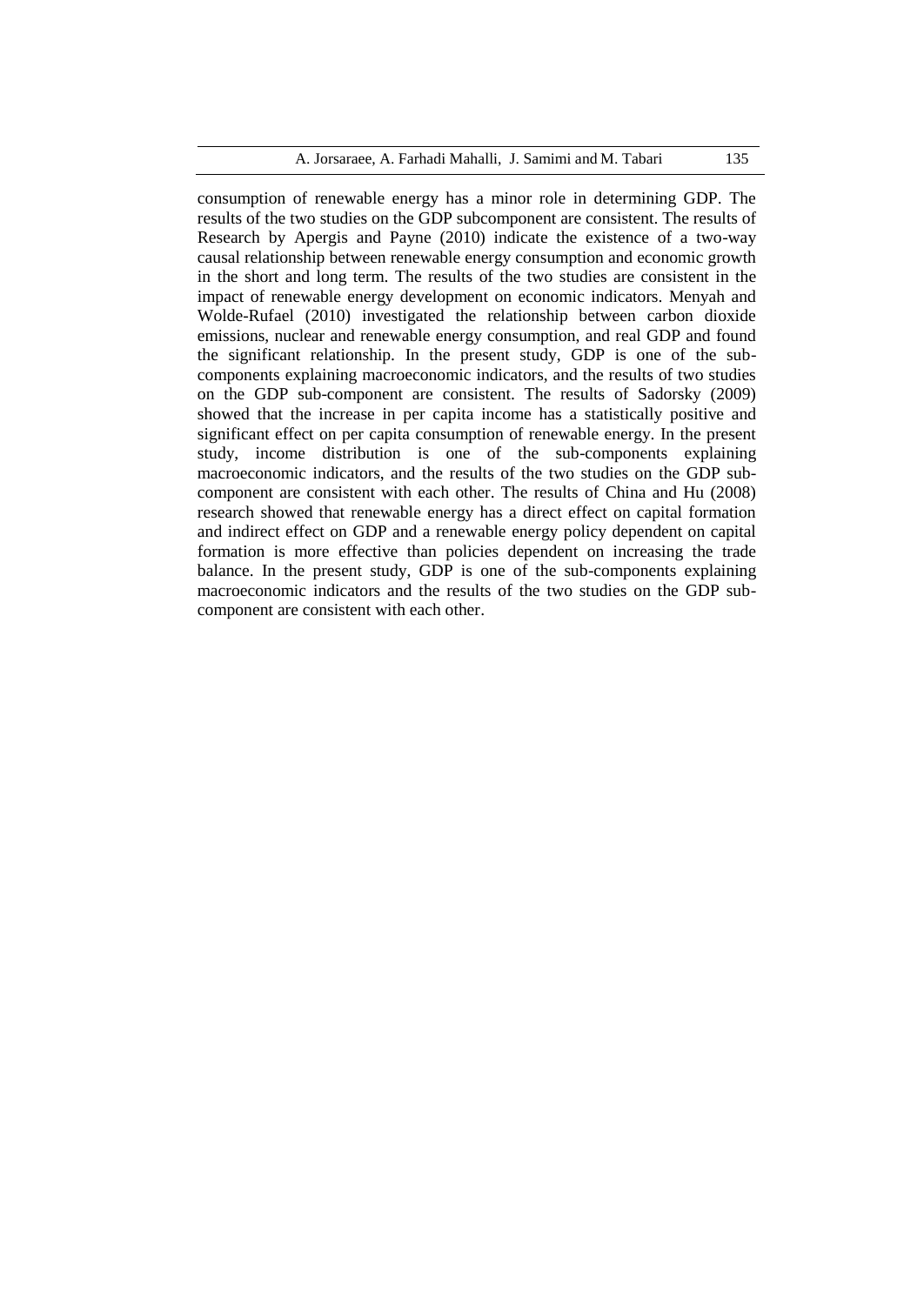#### **Refrences**

1. Alwani SM., Sharifzadeh F. (2012). General policy-making process. Ninth edition of Allameh Tabatabai University Press.

2. Apergis N. Payne J. E. (2010), Renewable Energy Consumption and Economic Growth: Evidence from a Panel of OECD Countries, Energy Policy. 38(2010). 656-660.

3. Apergis N, Salim R. (2015). Renewable energy consumption and unemployment: Evidence from a sample of 80 countries and nonlinear estimates, School of Economics & Finance Curtin Business School, Curtin University, WA 6845 Australia, 1-34.

4. Asumadu-Sarkodie S, P. A. Owusu P. A. (2016a). A review of Ghana's energy sector national energy statistics and policy framework Cogent Engineering. 3(1). 1-27.

5. Asumadu-Sarkodie S, P. A. Owusu P. A. (2016b). Carbon dioxide emissions, GDP, energy use and population growth: A multivariate and causality analysis for Ghana 1971– 2013, Environmental Science and Pollution Research International. 23(13). 13508-20.

6. Binh, P. T. (2011), "Energy Consumption and Economic Growth in Vietnam: Threshold Cointegration and Causality Analysis", International Journal of Energy Economics and Policy. 1(1). 1-17.

7. Chien T. Hu J. L. (2007). Renewable Energy and Macroeconomic Efficiency of OECD and Non-OECD Economies, Energy Policy. 35(2007). 3606–3615.

8. Chen C, Pinar M, Stengos T. (2021). Determinants of renewable energy consumption: Importance of democratic institutions. Renewable Energy. 179(2021). 75-83.

9. Cole W, Gates N, Mai T. (2021). Exploring the cost implications of increased renewable energy for the U.S. power system. [The Electricity Journal.](https://www.sciencedirect.com/science/journal/10406190) 34(5). 106957.

10. Ebrahimi, N. (2011). Energy Law in Iran - Opportunities and Challenges, Designing and Investigating a Proposal, Energy Law; The first national conference, organized by Elham Aminzadeh.

11. Ehsanfar M. H. (2016). Explain the effect of economic growth and energy market integration on energy consumption in Iran; Generalized Torque Approach, Quarterly Journal of Economic Growth and Development Research. 7 (25). 96-85.

12. Emami Meybodi, R. (2012). Assessing the conceptual disorder policy ?. Quarterly Journal of Public Policy. 1 (3). 9-28.

13. Emami Meybodi A., Jangavar H., Noorullahi Y., Sattarifar M., Khorsandi M. (2017). Investigating and analyzing the effect of renewable energy development on macroeconomic indicators. Quarterly Journal of Strategic Studies, Public Policy. 7 (24). 137-158.

14. Fitras, M.H; Aghazadeh, A. and Jebraili, S. (2014). Panel causality relationship between renewable energy consumption and economic growth; Comparison of different regions of the world. Journal of Macroeconomics. 9 (18). 150-127.

15. Ghasemi A., Takif A., Mohammadi T. & Fereshteh M. (2017). Analysis of Iran's energy strategies on the horizon of 1420 in the framework of global energy scenarios, Iranian Journal of Energy Economics. 6 (24). 121-89.

16. Ghaemirad M. and Arash S., (2015). A study on the analysis of the perspective of the development of solar energy technologies in Iran by a combined method of SWOT and Demetel, Quarterly Journal of Energy Policy and Planning Research. 2 (5). 130-97.

17. Gkatsou S, Maria K Papanagiotou, P, Seremeti D Dimitrios G. (2014). The Impact of Green Energy on Employment: A Preliminary Analysis. 5(1). 41-29.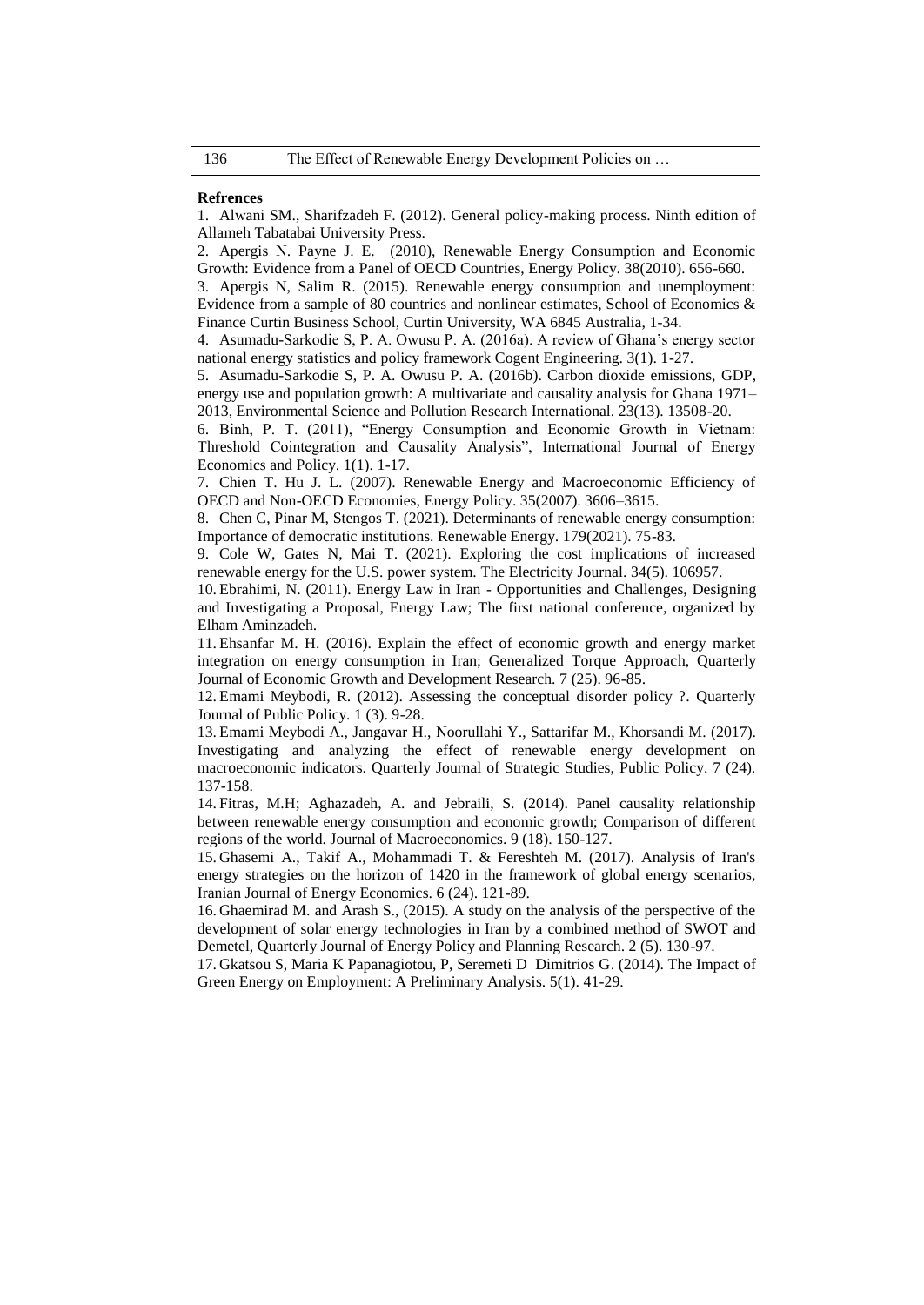18. Hemmati, M., Kheshtzar, J. (2015). The Role of Renewable Energy in Sustainable Development of the Country. Second National Conference on Energy and Sustainable Development, Takestan, Islamic Azad University, Takestan Branch.

19. Hoicka C. Lowitzsch J, Brisbois M, C, Kumar A, Camargo L, R. (2021). Implementing a just renewable energy transition: Policy advice for transposing the new European rules for renewable energy communities. [Energy Policy.](https://www.sciencedirect.com/science/journal/03014215) 156(2021). 112435

20. Hoshyar Z. (2017). Analysis of policy, growth and penetration of renewable energy in Iran and its comparison with countries in the region, Asia and the world, National Conference on New Approaches in the Electrical Industry, Tehran, Islamic Azad University, Science and Research Branch.

21. International Energy Agency (IEA). (2011). Renewable Energy Technologies: Solar Energy Perspectives. OECD/IEA.

22. IRENA. (2011). Renewable energy jobs: Prospects & policies. IRENA Working Paper.

23. IRENA. (2016). Second Volume of REmap 2030: a Renewable Energy Roadmap. Abu Dhabi.

24. Khobai H, Kolisi N, Moyo C. Z, [Anyikwa](https://www.researchgate.net/profile/Izunna-Anyikwa) I. (2020). Renewable energy consumption and unemployment in South Africa, [International Journal of Energy Economics and](https://www.researchgate.net/journal/International-Journal-of-Energy-Economics-and-Policy-2146-4553)  [Policy](https://www.researchgate.net/journal/International-Journal-of-Energy-Economics-and-Policy-2146-4553) 10(2):170-178.

25. Lin, B. Moubarak, M. (2014). "Renewable Energy Consumption–Economic Growth Nexus for China". Renewable and Sustainable Energy Reviews. 40(2014). 111-113.

26. Majdzadeh Tabatabai, S. & Ebrahim, H. (2017). Investigating the Economic, Welfare and Environmental Impacts of Tariff Pricing Policy for the Development of Renewable Energy in Iran: Application of a Dynamic General Equilibrium Model Calculated with an Integrated Approach. Iranian Journal of Energy Economics, 6 (24), 151-186.

27. Maji, I.K. (2015), "Does Clean Energy Contribute to Economic Growth? Evidence from Nigeria," Energy Reports. 1(2015). 145–150.

28. Menegaki A. N. (2011), "Growth and Renewable Energy in Europe: A Random Effect Model With Evidence for Neutrality Hypothesis", Energy Economics 33, 257–263. 29. Menyah, K, Wolde-Rufael Y. (2010), CO<sub>2</sub> Emissions, Nuclear Energy, Renewable Energy and Economic Growth in the US, Energy Policy. 38(2010). 2911–2915.

30. Mirza Mohammadi, S., Jabarzadeh, A., Salehi Shahrabi, M. (1400). Planning of energy supply of greenhouses with the focus on renewable energy in microgrid mode. Energy Engineering and Management Journal, 10 (3), 56-69.

31. Monavarian, A., Vatankhah Moghaddam, S., Shahhosseini, M. A., Vaezi, K., Noorullahi, Y. (1400). Designing a Renewable Energy Development Policy Planning Model in Iran. Public Policy Quarterly, 6 (2), 115-134.

32. Mousavi Rineh, M., Yousefi, H., Abolghasemi, M. (2019). An overview of the environmental costs of electricity generation with an emphasis on renewable energy. Renewable and new energies Journal, 6 (1), 110-119.

33. Moyo C, Dingela S, Kolisi N, Khobai H, Izunna A. (2017). Renewable energy consumption and unemployment in South Africa, MPRA Paper No. 83279, posted 14 Dec 2017 04:35 UTC.PP1-23.

34. Mujadzadeh T., Hadian H&E. (2017). Investigating the Economic, Welfare and Environmental Impacts of Tariff Pricing Policy for the Development of Renewable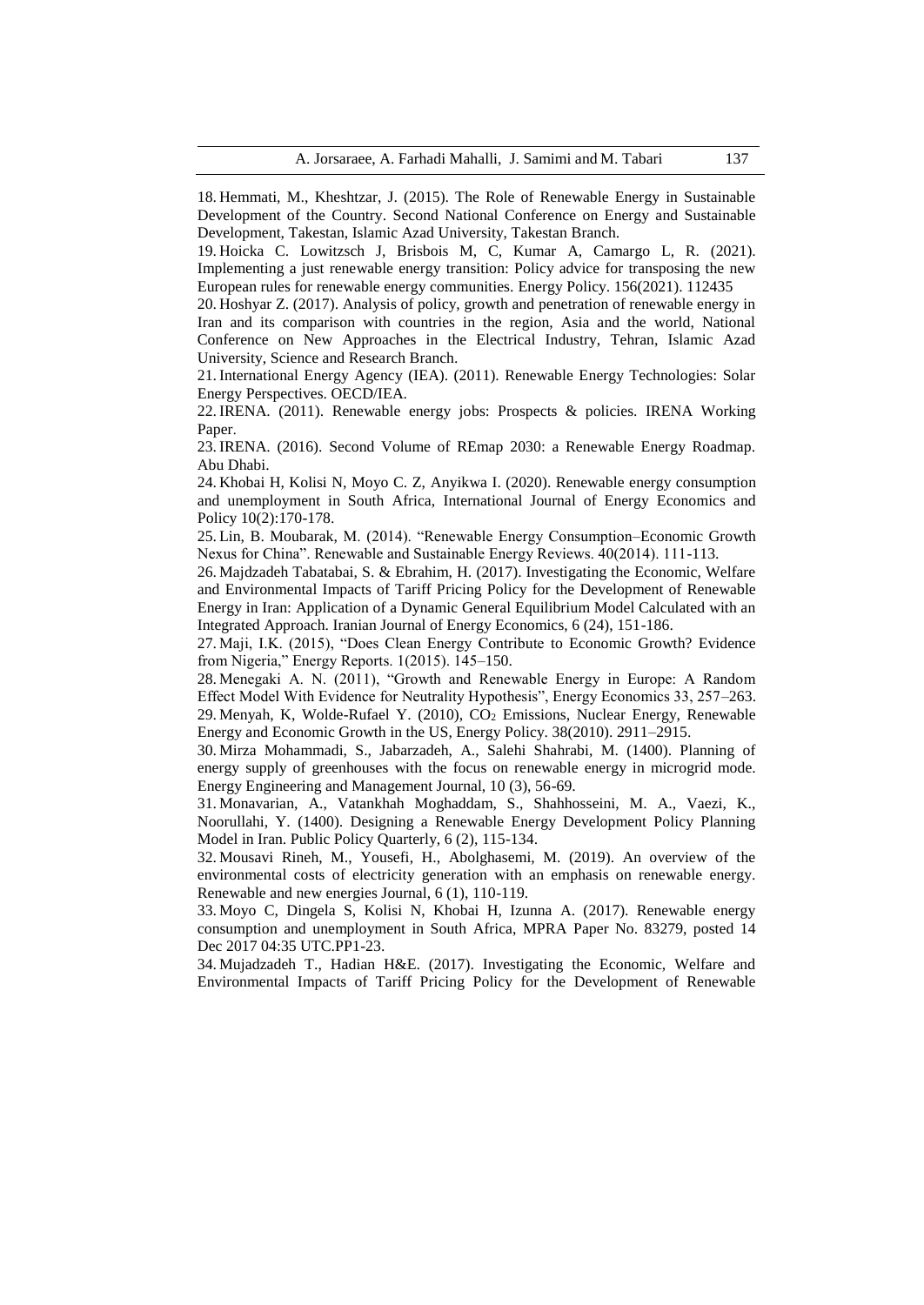Energy in Iran: Application of a Dynamic General Equilibrium Model Calculated with an Integrated Approach, Iranian Journal of Energy Economics. 6 (24). 151-186.

35. Nadimi, Y. (2018). Selection of Economic Strategies for Renewable Energy Development. The 5th International Conference on Applied Research in Electromechanical and Mechatronic Engineering, Tehran, Iranian Thermo-Refrigeration Association.

36. Nezamabadi, A., Azadi Rad, B. (2014). Renewable energies and their economic process. The 4th International Conference on New Approaches to Energy Conservation, Tehran, Permanent Secretariat of the Conference.

37. [O'Shaughnessy](https://www.sciencedirect.com/science/article/abs/pii/S1364032121004494#!) E, Heeter J, Shah C, Koebrich S. (2021). Corporate acceleration of the renewable energy transition and implications for electric grids. [Renewable and](https://www.sciencedirect.com/science/journal/13640321)  [Sustainable Energy Reviews.](https://www.sciencedirect.com/science/journal/13640321) 146(2021). 111160.

38. Ostadi H. (2016). Factors Affecting Iran's Economic Growth and the Effect of Rising Energy Carrier Prices, Quarterly Journal of Economic Growth and Development Research. 6 (24). 144-133.

39. Rafiq S , Salim R, Pasquale M S. (2018). Energy, Unemployment and Trade, Applied Economics. 50(1) . 1-34.

40. Renewable Energy Policy Network for the 21st Century (REN21). (2016). Global Status Report.

41. Sadorsky P. (2009). Renewable Energy Consumption and Income In Emerging Economies, Energy Policy. 37(10). 4021-4028.

42. Sarlaki E., Hassan Beigi S. R., Sharif Paqaleh A., Mir Saeed Ghazi H. (2019). Investigation of biodiesel fuel purification and refining methods with emphasis on membrane separation processes. Mechanical Engineering (Scientific-Extension Journal of the Iranian Association of Mechanical Engineers), 26 (5 in a row 116). 83-97.

43. Sattich T, Freeman D, Scholten D, Yan S. (2021). Renewable energy in EU-China relations: Policy interdependence and its geopolitical implications. [Energy Policy.](https://www.sciencedirect.com/science/journal/03014215) 156(2021). 112456.

44. Shahbaz M, Topcu B. A, Sarigul S. S, Vo X. V. (2021). The effect of financial development on renewable energy demand: The case of developing countries. Renewable Energy. 178(2021). 1370-1380.

45. Shokri Z., Danaeifard H., Khairgo M., Fani A. A., (2018). How to evaluate the quality of public policies in Iran: an exploratory study based on a combined methodology. Journal of Management of Government Organizations. 6 (No. 2 (consecutive 22)). 79-94. 46. Tahamipour M., Abedi S., Baba Ahmadi Karimi R., Ebrahimizadeh M. (2016). Investigating the Impact of Renewable Energy on Iran's Per capita Real Economic Growth. Iranian Journal of Energy Economics. 5 (19). 53-77.

47. Yazdanpanah Drew K., Pourrostami N., Yousefi R. and Hosseinzadeh MH., (2017). Comparative study of energy security promotion using renewable energy; Comparison of geopolitics of Iran and Japan with the model of strategic management, human geography research. 49 (3). 731-713.